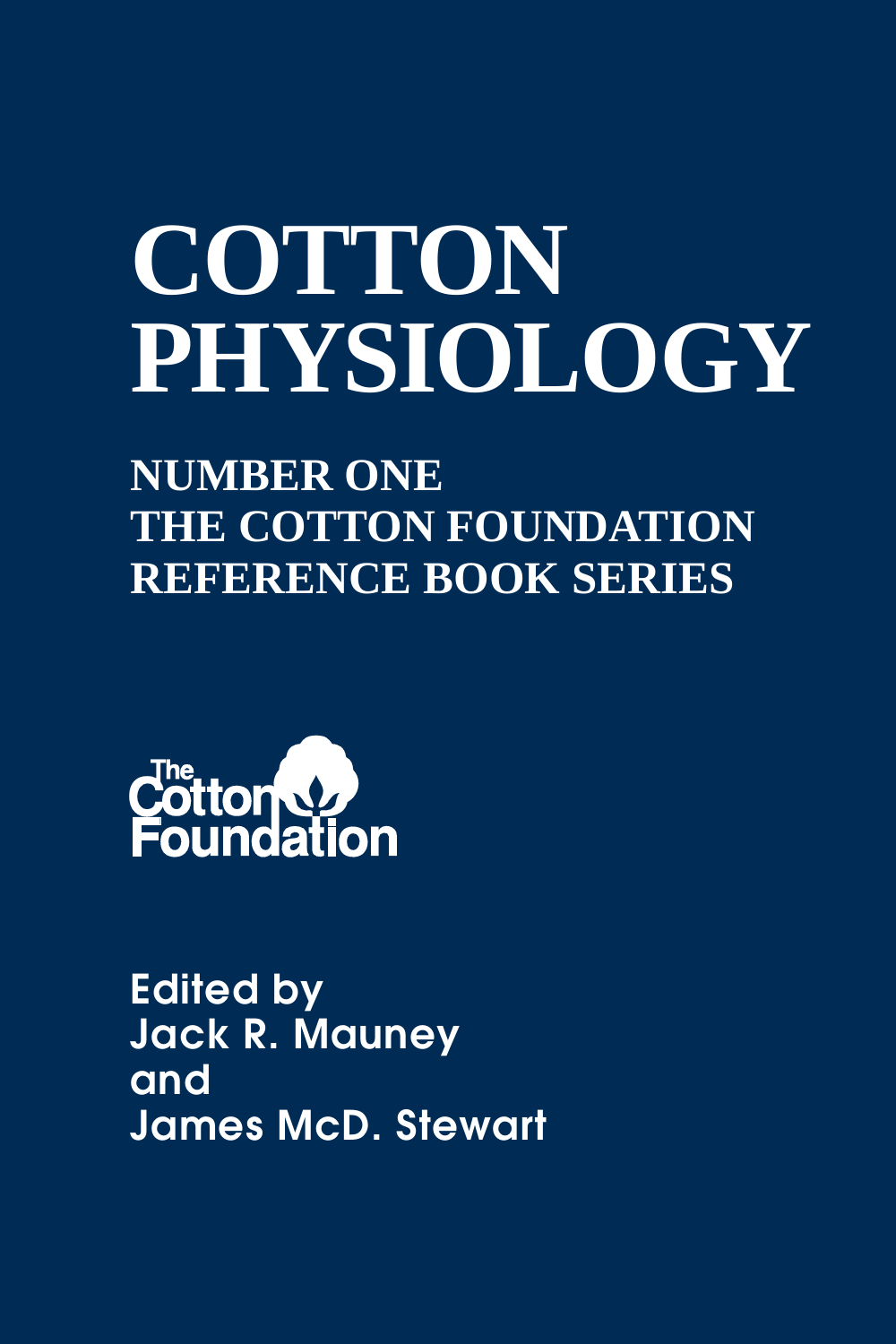# COTTON PHYSIOLOGY

 $\sim 10^{-11}$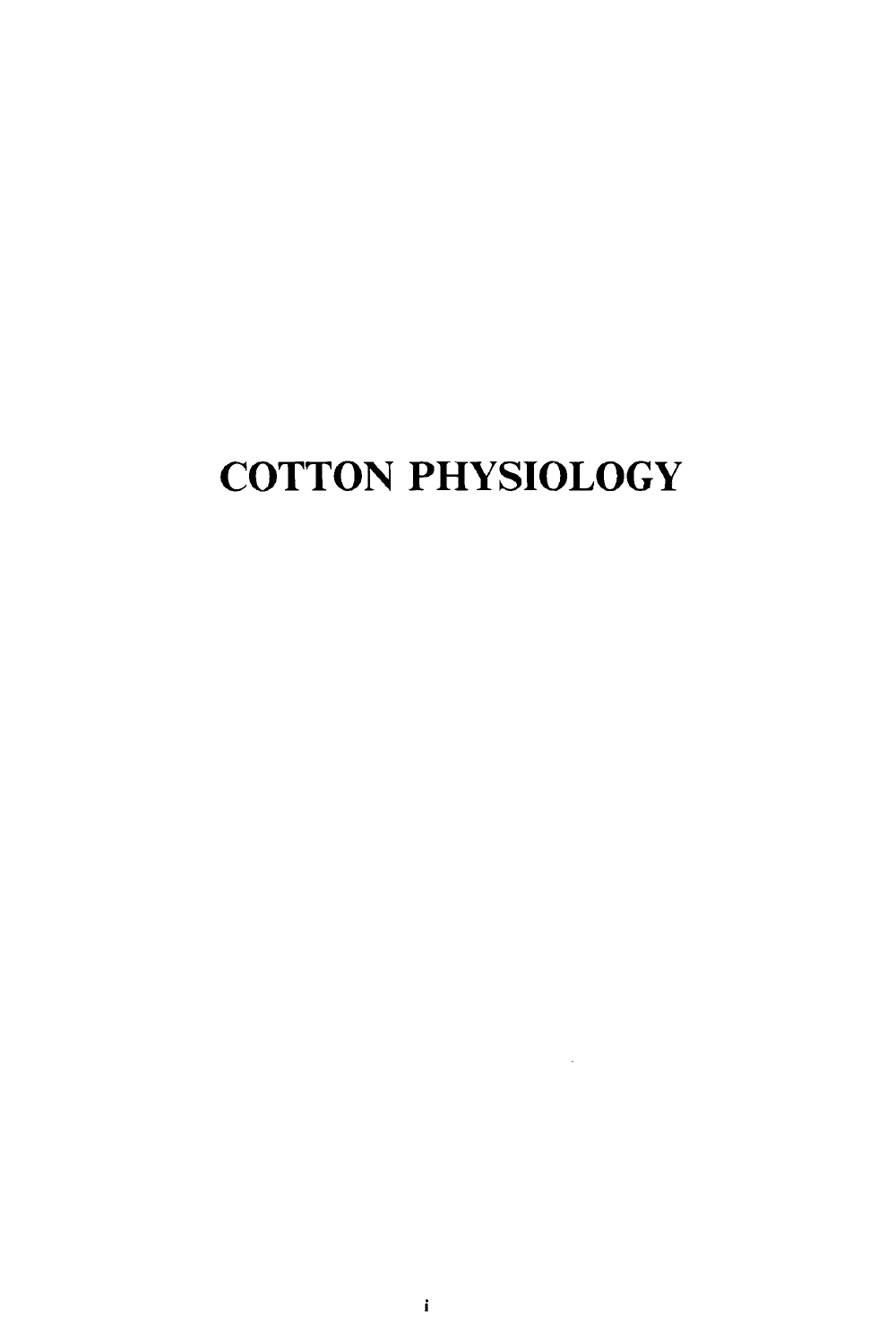## THE COTTON FOUNDATION

## *Reference Book Series*

The Cotton Foundation was created in 1955 to foster innovative research and education not covered by other private or public agencies. It is supported by many of America's finest agri-industries and financial institutions, including banks, cotton magazines, and manufacturers of machinery, chemicals and other inputs used in cotton production, processing and marketing. With this effective partnership of agribusiness firms and the cotton industry through The Foundation, greater strength is marshalled on important cotton problems.

The goal of The Foundation is to enhance markets for the benefit of the U.S. cotton industry as well as its corporate suppliers. Funds granted to The Foundation go entirely to support research and educational programs. Staffing is provided by the National Cotton Council and offices are in the Council's building in Memphis, Tennessee.

The Foundation is pleased to initiate a program to publish a series of cotton reference books with this volume, COTTON PHYSIOLOGY, being the first. Second and third books in the series, WEEDS OF COTTON: Characterization and Control and COTTON INSECTS AND MITES: Characterization and Management, are in early developmental stages. Plans are to publish several others in this series.

> The Cotton Foundation 1918 North Parkway Memphis, Tennessee 38112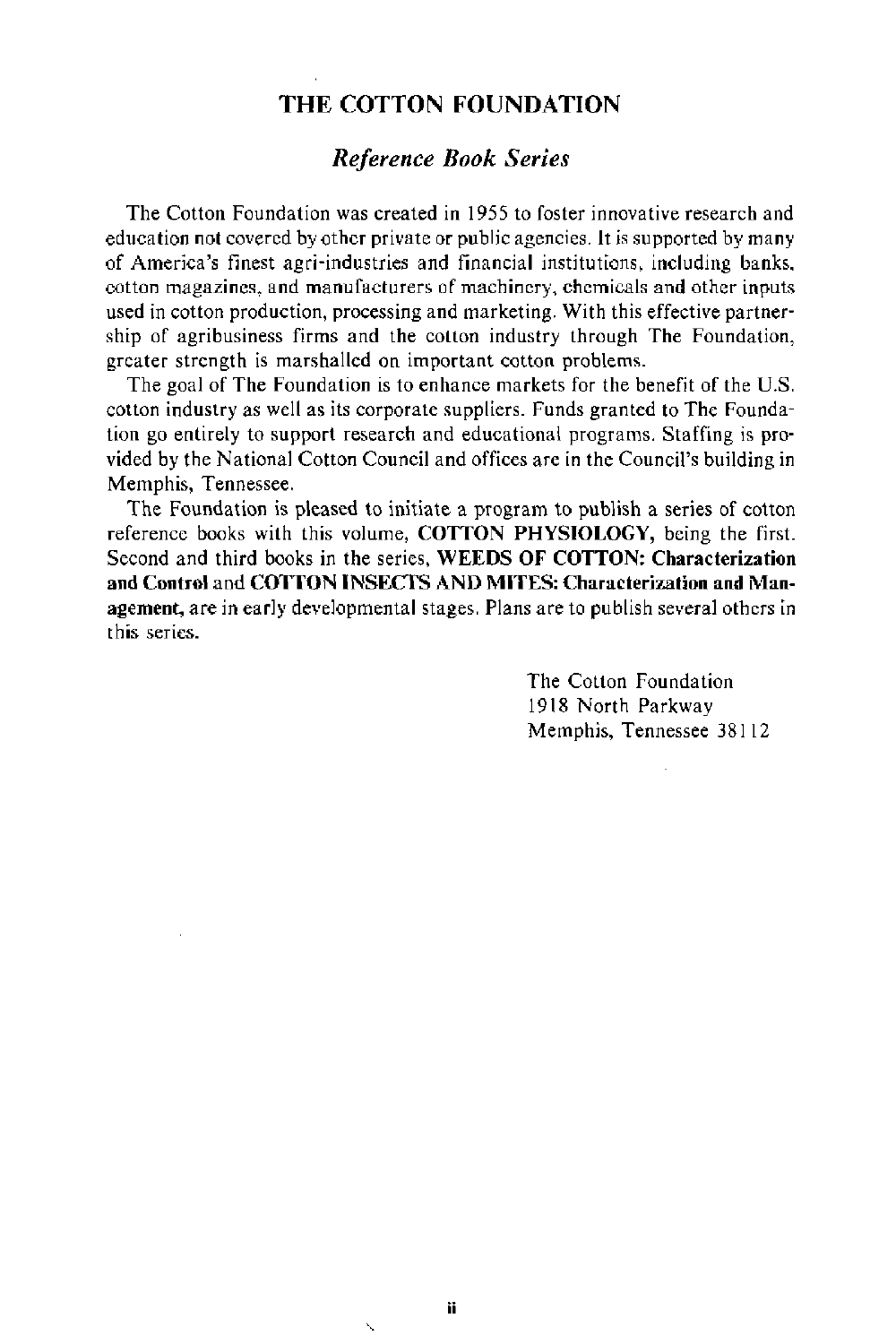## **ACKNOWLEDGEMENT**

Publication of this book was made possible by a grant to The Cotton Foundation from BASF Corporation. BASF is a major supplier to the cotton industry and supports programs for cotton through The Cotton Foundation.

BASF Corporation is a diversified chemical company with a strong tradition of technological excellence. The firm is part of the worldwide BASF Group. Based in West Germany, the BASF Group of Ill companies ranks among the world's largest in the manufacture and marketing of inorganic and organic industrial chemicals, coatings, paints, vitamins, dye-stuffs, pigments, pharmaceuticals, plastics, magnetic recording media and other specialty chemicals. Total annual sales are in excess of \$15 billion.

The BASF commitment to agriculture is typified by the company's 1911 development of the Nobel prize-winning technique that allows mass production of affordable fertilizers. Following the establishment of BASF Corporation in the U.S., the company developed the first plant regulator available to American cotton growers. Cotton plants treated with Pix® plant regulator are more compact, resulting in interrelated benefits of higher boll numbers, early maturity, reduction of boll rot and control of rank growth. In addition, BASF Corporation manufactures Poast® herbicide, a postemergence product for grass control that offers cotton growers added flexibility in their weed control programs.

BASF Corporation is proud to be a member of The Cotton Foundation and sponsor of **COTTON PHYSIOLOGY,** the first book in The Cotton Foundation's cotton reference book series. The sponsorship is a reflection of the company's belief that continued support of the development of technologies and materials that promote the production of more cost-effective, higher yielding cotton, will make a stronger cotton industry.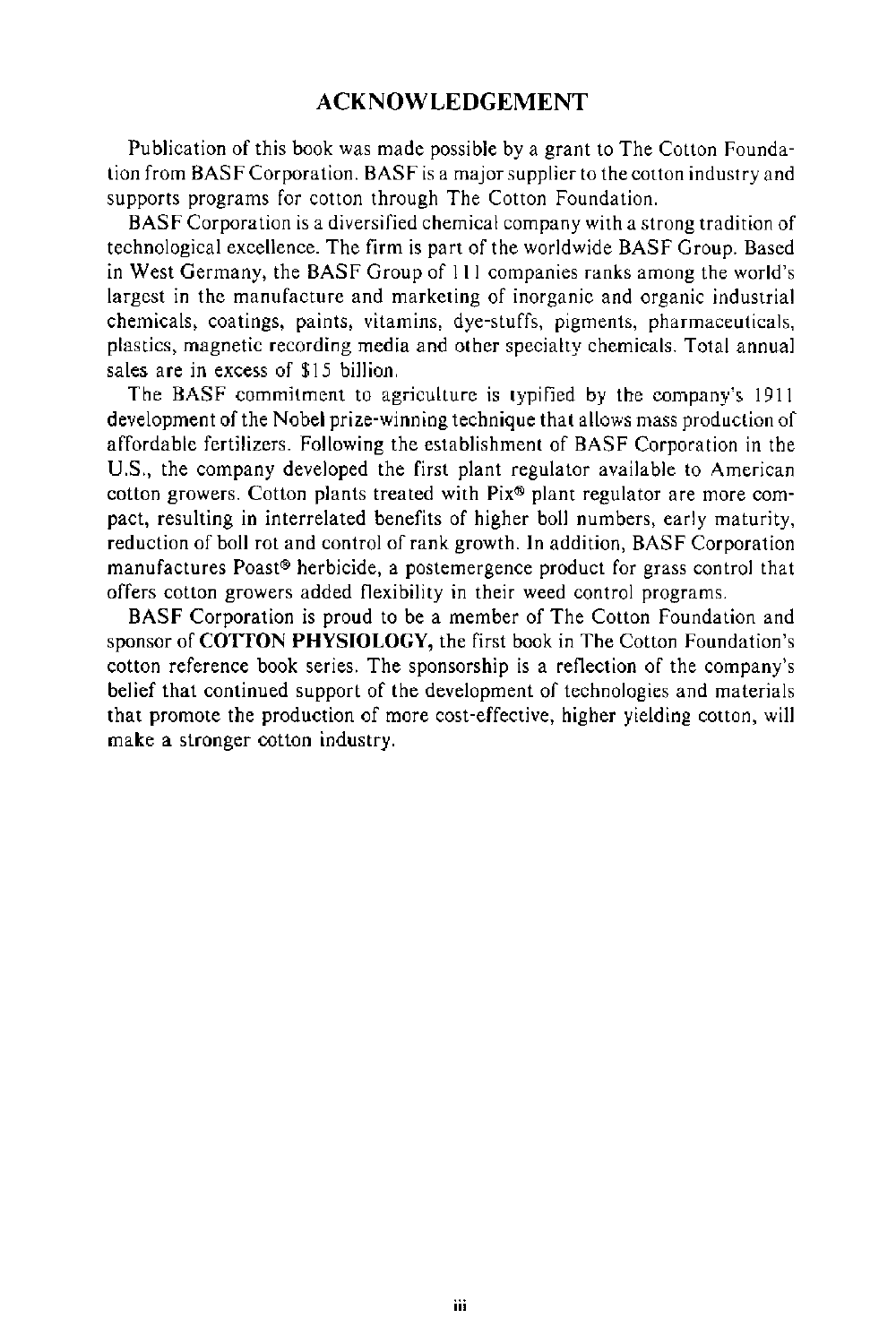# **COTTON PHYSIOLOGY**

*Editors*  JACK R. MAUNEY AND JAMES McD. STEWART

> *Executive Editor and Publishing Coordinator*  JAMES M. BROWN

## *Number One*  THE COTTON FOUNDATION REFERENCE BOOK SERIES

The Cotton Foundation, Publisher Memphis, Tennessee, U.S.A. 1986

 $\pmb{\mathrm{v}}$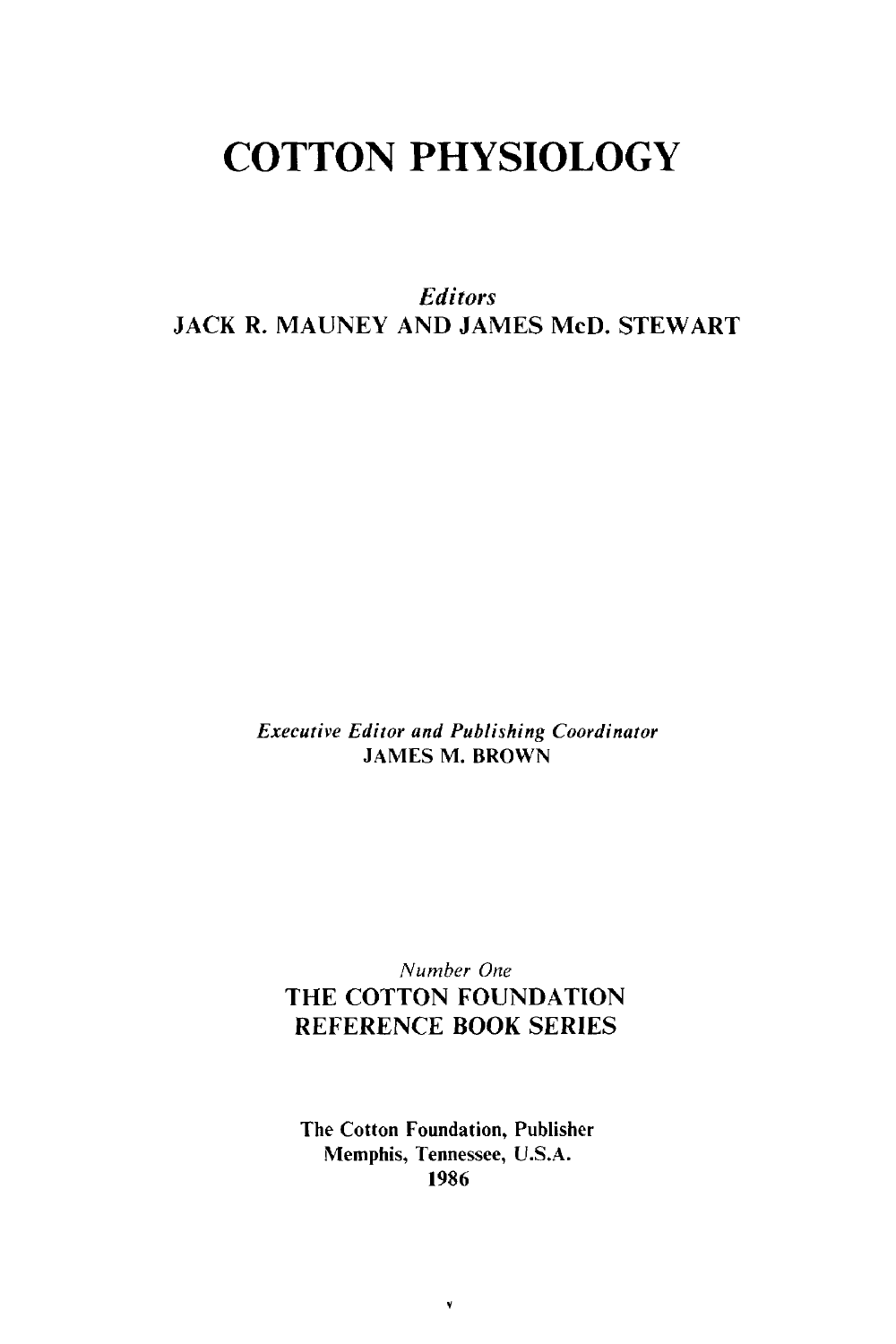#### COPYRIGHT © 1986 by The Cotton Foundation.

The Cotton Foundation has copyrighted this book as a collective work and does not own copyrights for individual chapters. Requests for permission to reproduce parts of individual chapters should be addressed to the authors.

The citation of trade names and/or names of manufacturers in this publication is not to be construed as an endorsement or as approval by The Cotton Foundation, the National Cotton Council, U.S. Department of Agriculture, any state university or any other federal or state agency nor imply to approval to the excluston of other suitable products.

The Cotton Foundation 1918 North Parkway Memphis, Tennessee 38112, U.S.A.

#### Library of Congress Cataloging-in-Publication Data

Cotton physiology.

(The Cotton Foundation reference book series; no. 1) Includes bibliographies and index. 1. Cotton-Physiology. I. Mauney, Jack R., 1928- II. Stewart, James McD., 1941-

Ill. Series.

SB249.C7938 1986 583'.17 86-16698

ISBN 0-939809-00-1 (The Cotton Foundation Reference Book Series) ISBN 0-939809-01-X (Number One)

**Published 1986; reprinted 1987, 1991**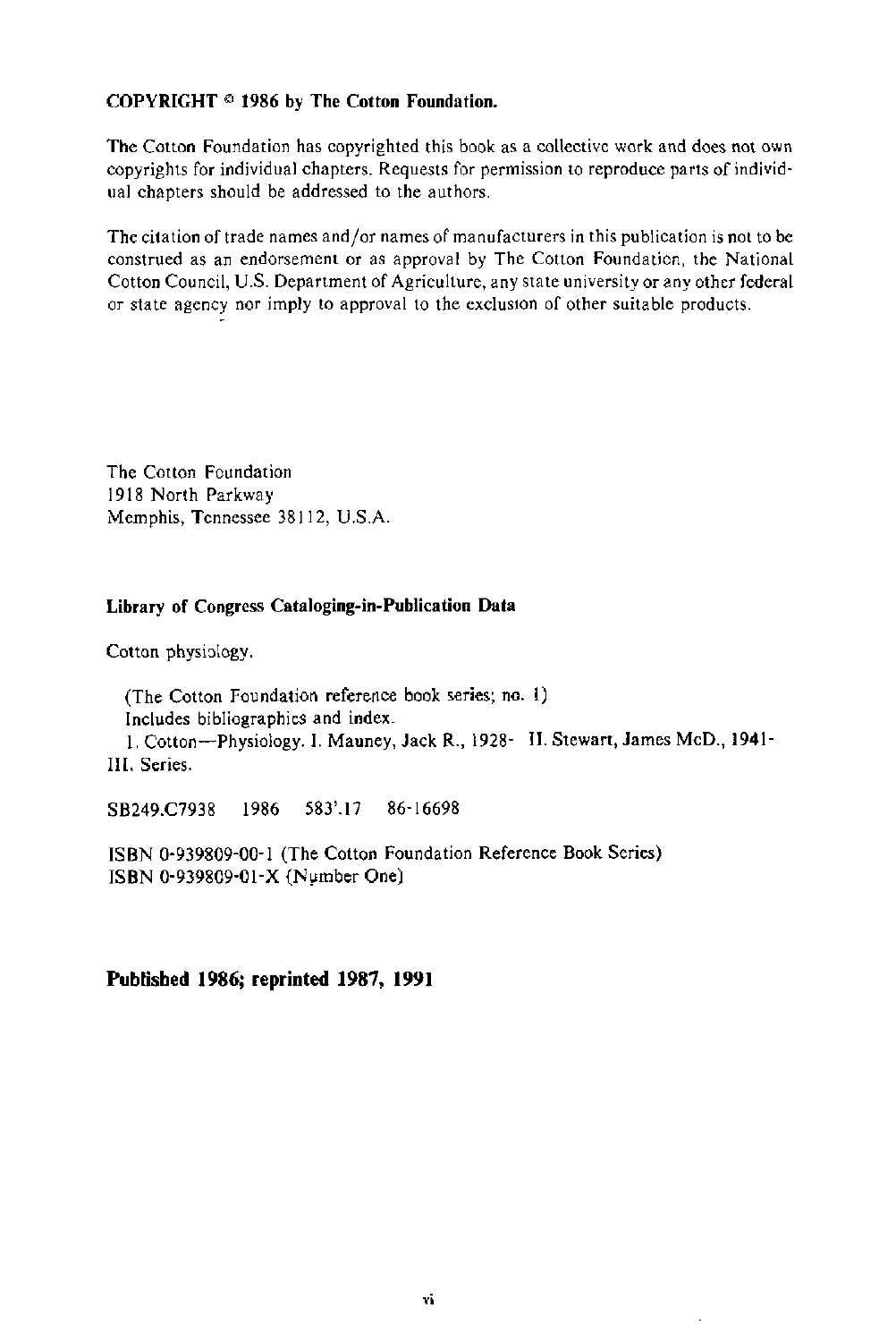

Photograph by James McD. Stewart



Photograph by William E. Barksdale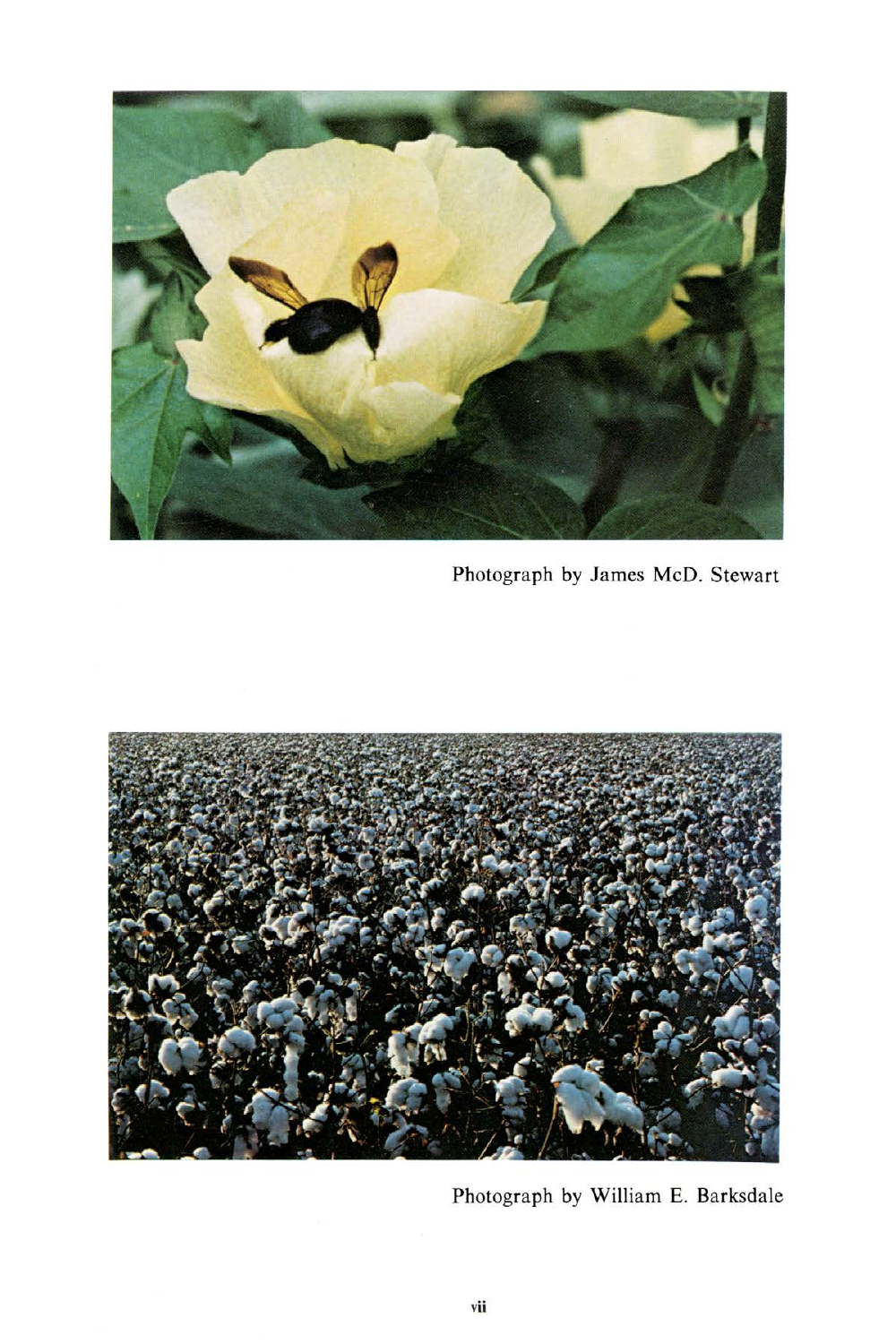## **TABLE OF CONTENTS**

| Page |
|------|
|      |
|      |
|      |

## Chapter 1. Ecological Adaptations of Gossypium Species ............ Paul A. Fryxell

 $\star$ 

## **SECTION I**

## DEVELOPMENT OF THE PLANT

#### Chapter 2. Vegetative Growth and Development of Fruiting Sites........ Jack R. Mauney

| 11 |
|----|
| 11 |
| 13 |
| 15 |
| 16 |
| 19 |
| 24 |
| 26 |
| 27 |
| 28 |
|    |
| 29 |
| 29 |
| 31 |
| 33 |
| 34 |
| 34 |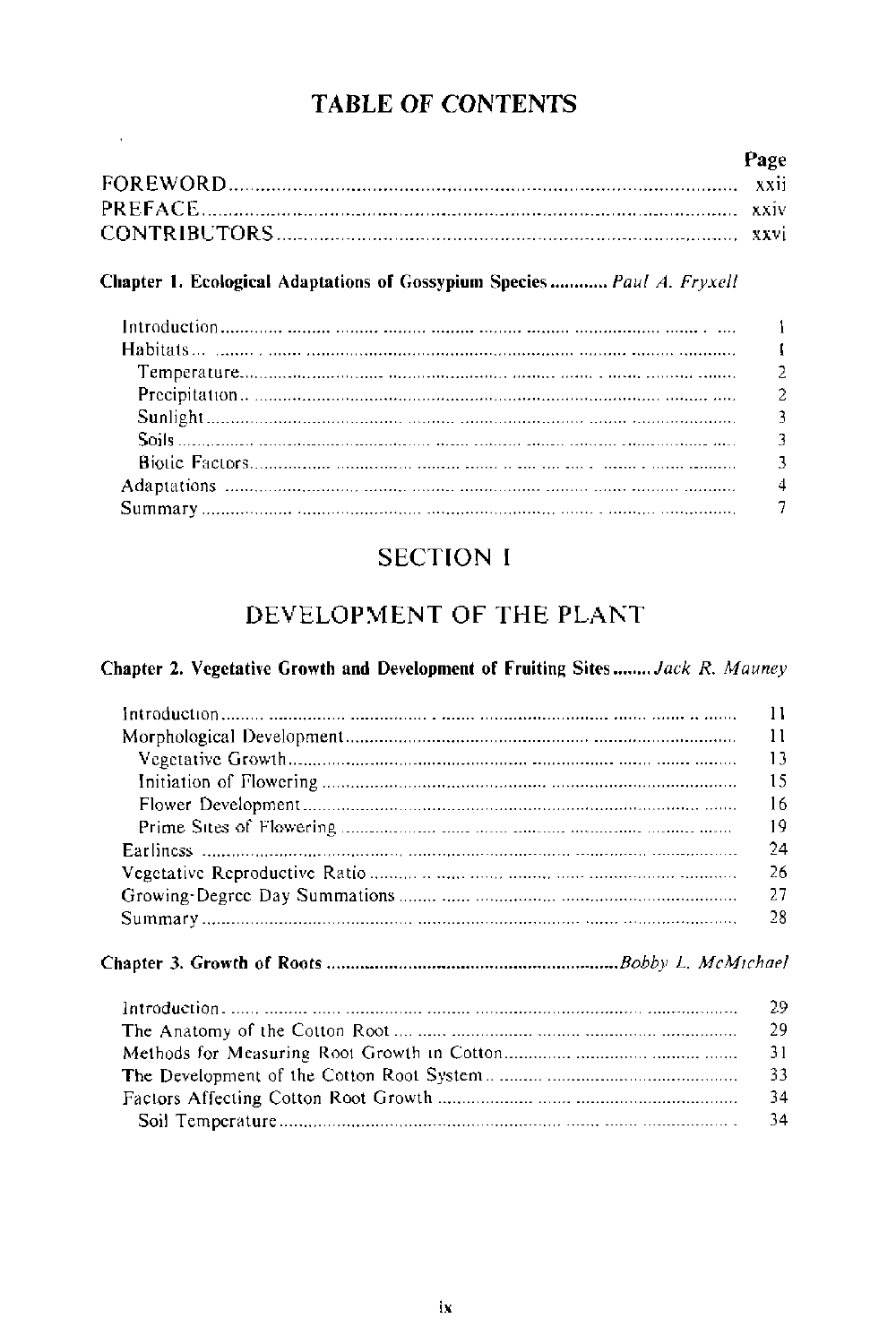| ่าร  |
|------|
| - 36 |
| -36  |
|      |
|      |

## Chapter 4. Influence of Atmospheric Parameters on Growth

|                                                                                                                                                                                                                                | 39  |
|--------------------------------------------------------------------------------------------------------------------------------------------------------------------------------------------------------------------------------|-----|
|                                                                                                                                                                                                                                | 39  |
|                                                                                                                                                                                                                                | 40  |
|                                                                                                                                                                                                                                | 41  |
| Light, Temperature or Gaseous Stress Effect on Hormone Status                                                                                                                                                                  | -42 |
|                                                                                                                                                                                                                                | 43  |
|                                                                                                                                                                                                                                | 43  |
|                                                                                                                                                                                                                                | 45  |
| Summary manufactured and contain the contained and contain and contain and contain and contain and contain and contain and contain and contain and contain and contain and contain and contain and contain and contain and con |     |

#### Chapter 5. Temperature Effects on Growth, Development and Fiber

|--|--|--|--|

| 47  |
|-----|
| 47  |
| 48  |
| 49  |
| 50  |
| 51  |
| -51 |
| 52  |
| 54  |
| 54  |
| 56  |

## Chapter 6. Effects of High Temperatures and Controlled Fruiting

## 

| -63 |
|-----|
| 64  |
|     |
| -68 |
|     |

l,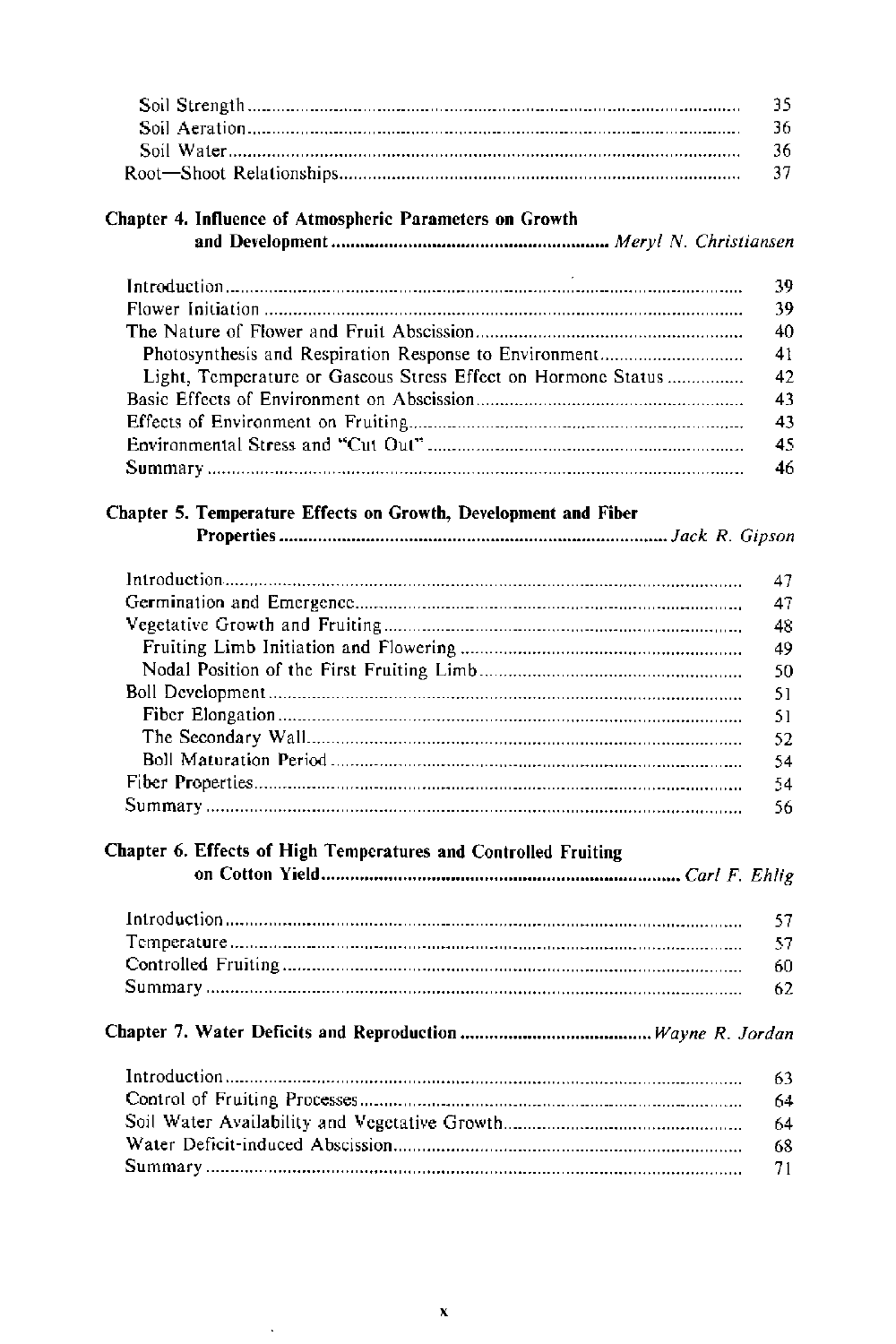## Chapter 8. Source-sink Relations as Affected by Water Stress

| 73. |
|-----|
| 74  |
| 74  |
| 76  |
|     |

#### Chapter 9. Effects of Nutrient Elements on Fruiting Efficiency........ Howard E Joham

| 79. |
|-----|
| 79  |
| 79  |
| 81  |
| 81  |
| 87  |
| 89  |

#### Chapter 10. The Nitrogen Stress Syndrome ............John W. Radin & Jack R. Mauney

| 94 |
|----|
|    |
|    |
|    |
|    |

## 

##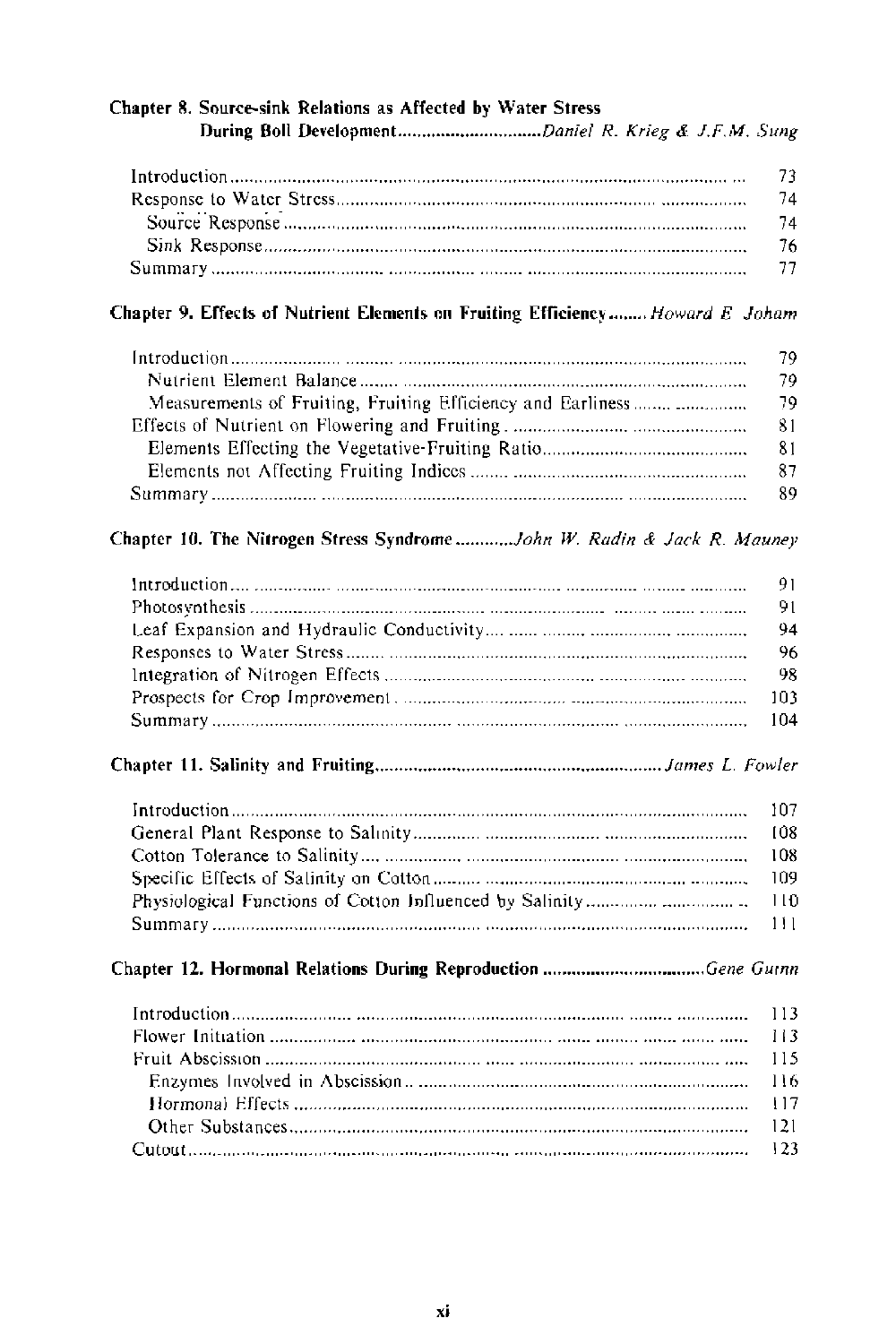| 127.  |
|-------|
| - 131 |
| 135.  |

## Chapter 13. Use of Plant Growth Regulators for Crop

Modification ................................. *George W. Cathey* & *Robert 0. Thomas* 

## Chapter 14. Physiology of Defoliation in Cotton Production ............. *George W. Cathey*

## SECTION II

## PHOTOSYNTHATE PRODUCTION & DISTRIBUTION

## Chapter 15. The Biochemistry of Photosynthesis ..................................... *Richard Jensen*

| 157 |
|-----|
| 157 |
| 159 |
| 159 |
| 160 |
| 161 |
| 162 |
| 163 |
| 164 |
| 165 |
| 167 |
| 167 |
| 169 |
| 169 |
| 172 |
| 173 |
| 174 |
| 180 |
| 181 |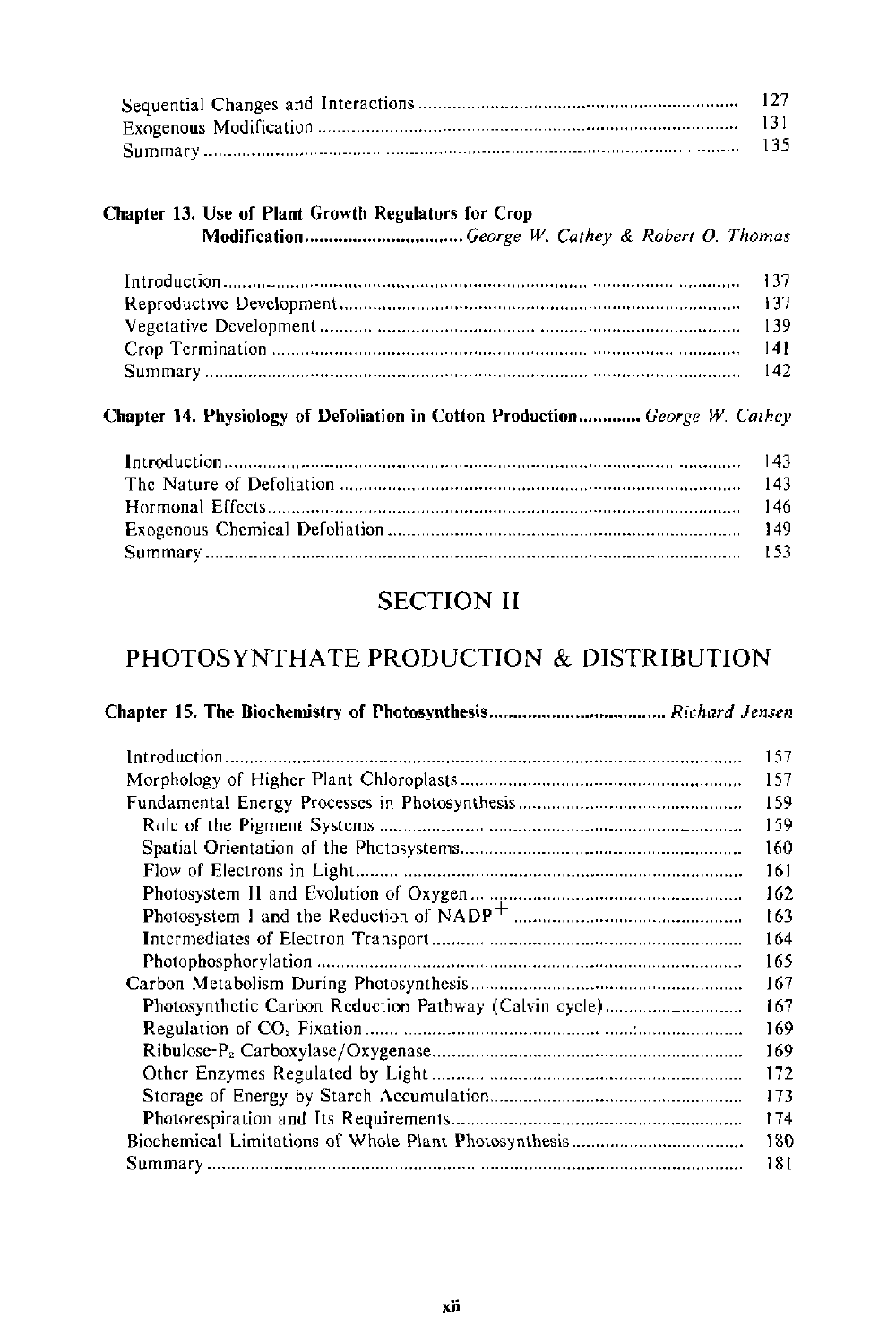|  | Chapter 16. Carbohydrate Production and Partitioning in the |  |
|--|-------------------------------------------------------------|--|
|  |                                                             |  |

## Chapter 17. Photosynthesis, Dry Matter Production and Growth in CO, Enriched

Atmospheres *........................................................................ Donald* L. *Krizek* 

|                                                                           | 193  |
|---------------------------------------------------------------------------|------|
|                                                                           | 194  |
|                                                                           | 194  |
|                                                                           | 195  |
|                                                                           | 197  |
|                                                                           | 197  |
| Carbohydrate Metabolism and Feedback Control of Photosynthesis            | 203  |
|                                                                           | 209  |
|                                                                           | 214  |
|                                                                           | 218  |
|                                                                           | 218  |
| Interaction of $CO2$ and Other Environmental and Morphological Factors    | 222  |
|                                                                           | 222  |
|                                                                           | 22.3 |
| Implications of Projected Global Increases in Atmospheric CO <sub>2</sub> | 223  |
|                                                                           | 224  |
|                                                                           |      |

## Chapter 18. Feedback Control and Stress Effects on

Photosynthesis ............................................................................. *Daniel R. Krieg* 

| The Physical Processes Controlling the Transfer of $CO2$ from the |       |
|-------------------------------------------------------------------|-------|
|                                                                   |       |
|                                                                   |       |
|                                                                   |       |
|                                                                   | - 237 |
|                                                                   |       |

## Chapter 19. A Conceptual Model of Stress Effects .... *Donald* N. *Baker* & *Basil A cock*

| 245 |
|-----|
| 252 |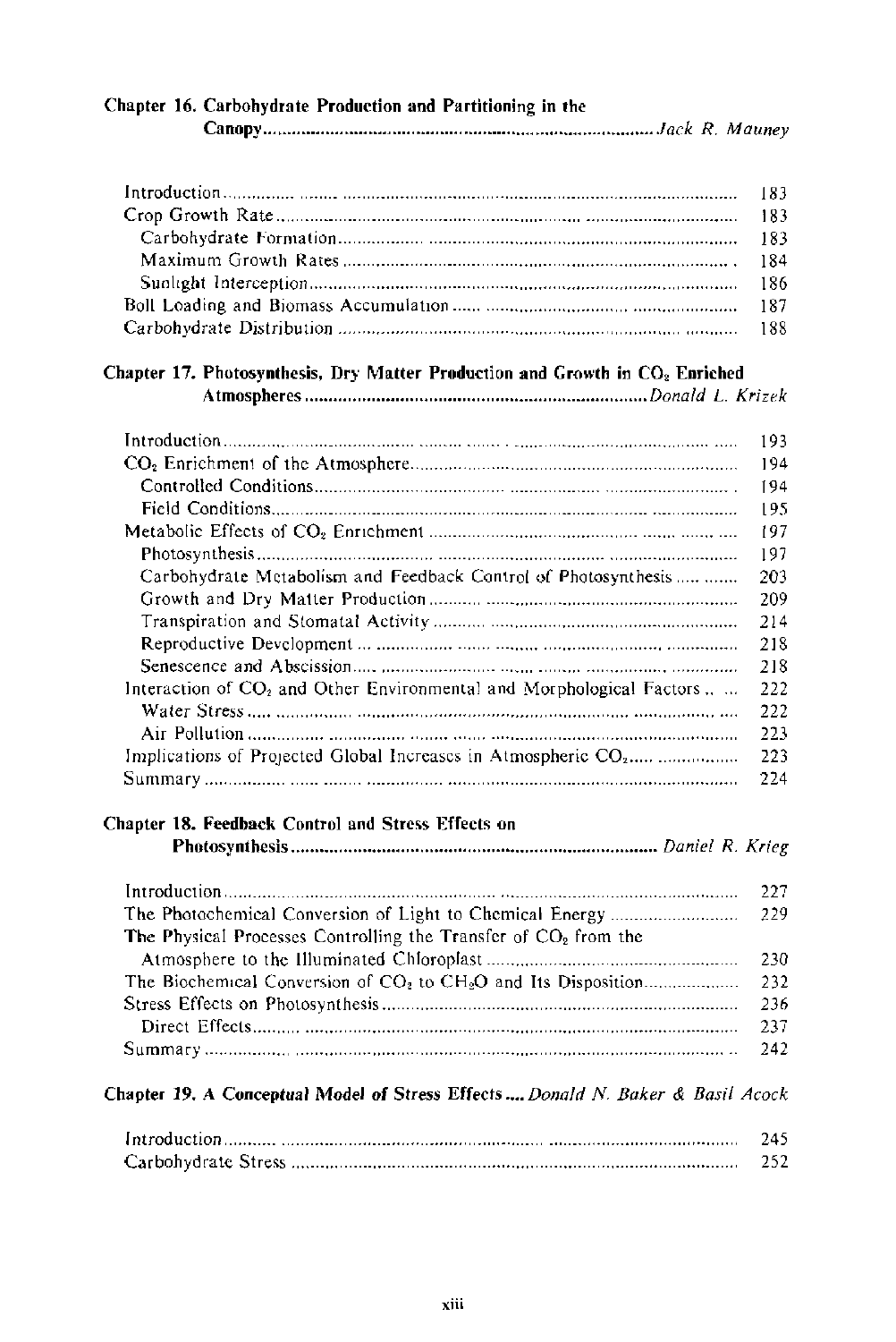| - 254   |
|---------|
| - 256   |
| - 257 - |

## **SECTION III**

## **BOLL DEVELOPMENT**

## Chapter 20. Integrated Events in the Flower and Fruit ...................James McD. Stewart

| 261 |
|-----|
| 261 |
| 261 |
| 263 |
| 267 |
| 269 |
| 272 |
| 272 |
| 275 |
| 275 |
| 287 |
| 293 |
| 297 |

## Chapter 21. Mineral Compartmentation Within the Boll ........................Harry R. Leffler

| 301 |
|-----|
| 303 |
| 303 |
| 303 |
| 304 |
| 305 |
| 305 |
| 307 |
|     |
|     |

#### C.R. Benedict, & Russell J. Kohel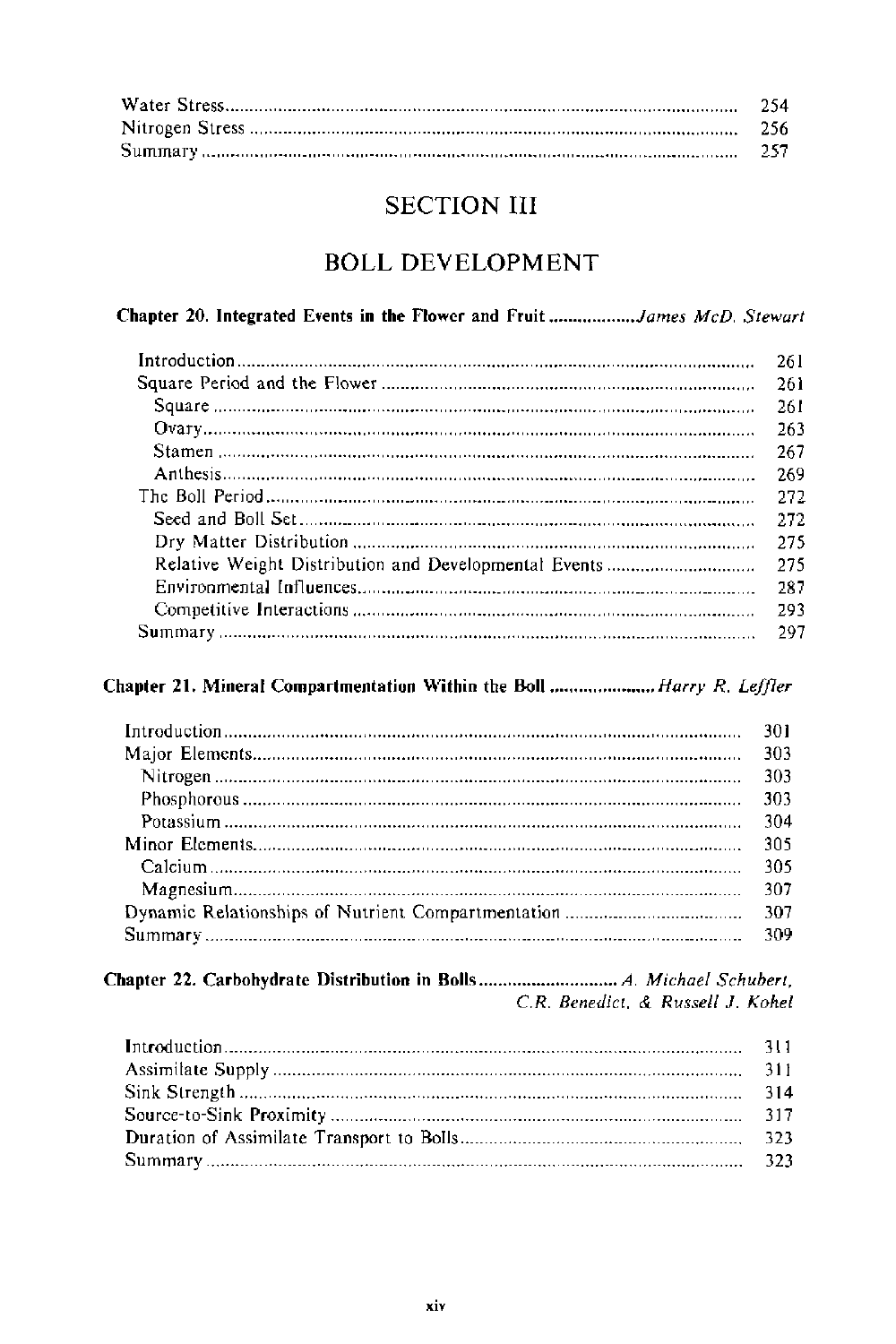|--|--|

|                                                     | 325 |
|-----------------------------------------------------|-----|
|                                                     | 326 |
|                                                     | 327 |
|                                                     | 327 |
|                                                     | 329 |
|                                                     | 329 |
|                                                     | 331 |
|                                                     | 332 |
|                                                     | 332 |
|                                                     | 332 |
|                                                     | 333 |
|                                                     | 336 |
|                                                     | 336 |
|                                                     | 336 |
|                                                     | 337 |
|                                                     | 339 |
|                                                     | 339 |
|                                                     | 340 |
|                                                     | 341 |
|                                                     | 342 |
|                                                     | 342 |
|                                                     | 344 |
|                                                     | 344 |
|                                                     | 344 |
| Morphogenetic Relation Between Lint Characteristics | 346 |
|                                                     | 347 |
|                                                     | 347 |
|                                                     | 348 |
|                                                     | 349 |
|                                                     |     |

## Chapter 24. Stress Influences on Fiber Development ..................Harmon H. Ramey, Jr.

| 351  |
|------|
| 351  |
| 352  |
| 352  |
| 354  |
| 354  |
| 355  |
| 355  |
| 355  |
| -356 |
|      |
|      |
|      |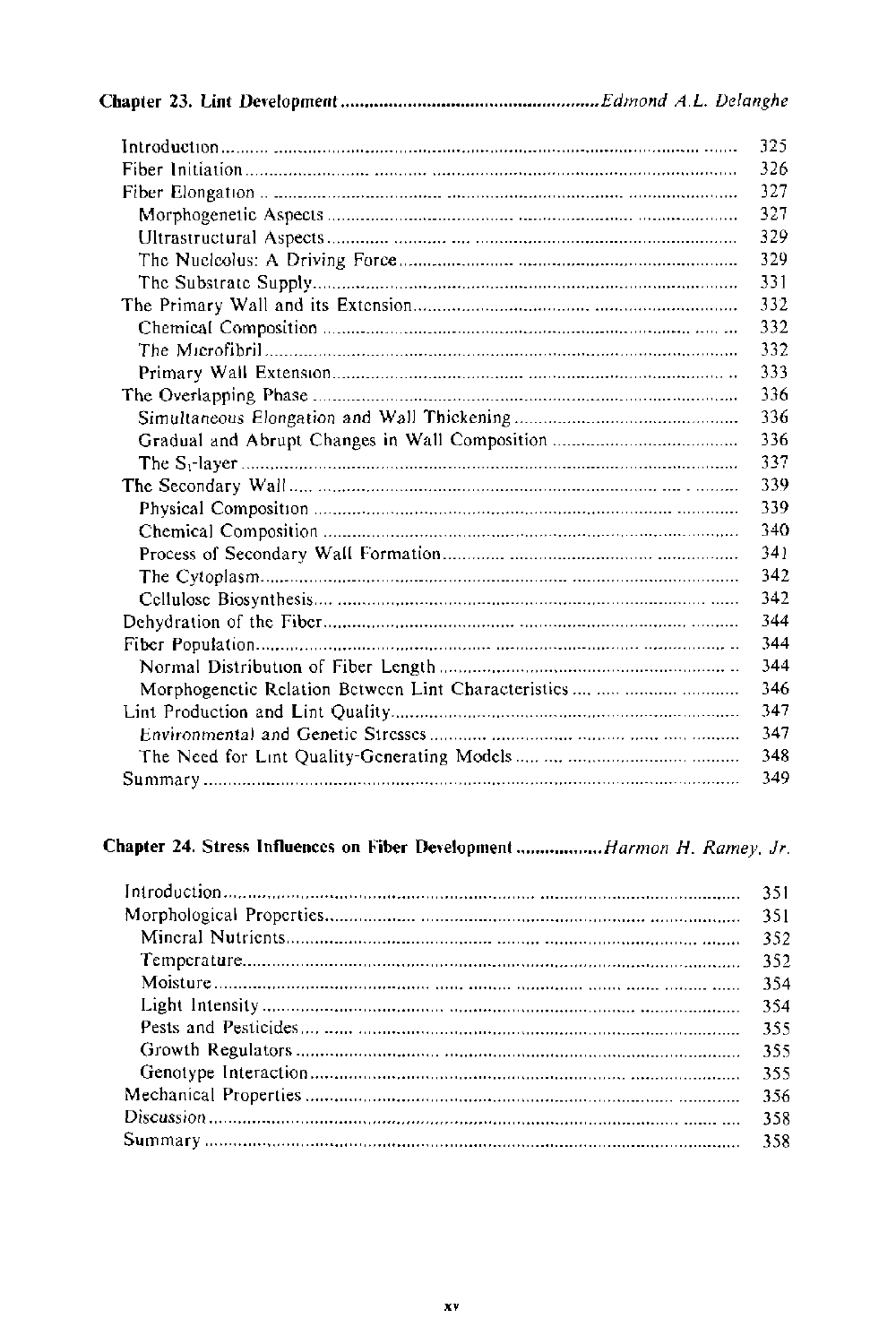| Chapter 25. Hormonal Influences in Fiber |     |
|------------------------------------------|-----|
|                                          |     |
|                                          | 361 |
|                                          | 361 |
|                                          | 363 |
|                                          | 363 |
|                                          | 365 |
|                                          | 368 |
|                                          | 371 |
|                                          | 373 |
|                                          |     |
|                                          | 375 |
|                                          | 376 |
|                                          | 376 |
|                                          | 383 |
|                                          | 403 |
|                                          | 403 |
|                                          | 405 |
|                                          | 407 |
|                                          | 408 |
|                                          | 410 |

## Summary . . .. .. .. .. . .. .. . .. .. . .. .. . . . .. .. . . . .. .. . .. .. . .. . . .. . . . .. . . . .. . . . .. .. . .. .. . . . .. .. . .. .. . .. . . . . . .. . . . .. .. . .. .. . .. .. 413

## Chapter 27. Chemistry and Biology of Cottonseed

Globulins ..... *Julius W. Dieckert, Robert W. Wallace* & *Mary* C. *Dieckert* 

## Chapter 28. Differential Gene Activity in Cotton Emhryogenesis *........... Glenn A. Galau*

## Chapter 29. Synthesis and Compartmentation of Enzymes During

Seed Maturation *........................................................... Richard N. Trelease, Jan A. Miernyk, John* S. *Choinski, Jr.* & *Stephen J. Bartman* 

|--|--|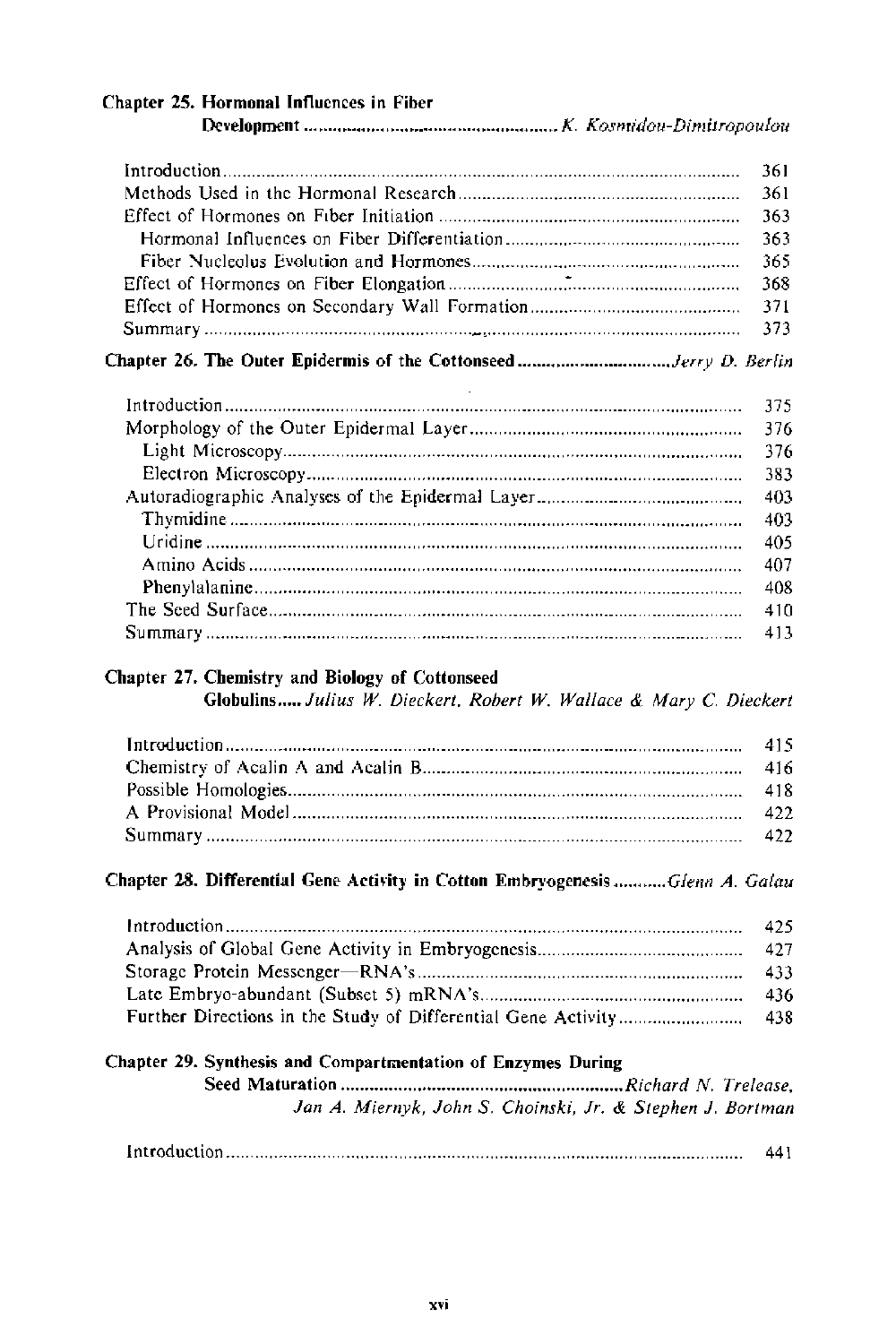## **SECTION IV**

## SEED AND GERMINATION

#### Chapter 30. Developmental Aspects of Planting Seed Quality .............. Harry R. Leffler

| 1.05 http://www.marror.com/marror.com/marror.com/marror.com/marror.com/marror.com/marror.com/marror.com/marror |  |
|----------------------------------------------------------------------------------------------------------------|--|
|                                                                                                                |  |
|                                                                                                                |  |
|                                                                                                                |  |
|                                                                                                                |  |
|                                                                                                                |  |

#### Chapter 31. Weathering: Changes in Planting Seed Quality Between

#### 

#### Chapter 32. Post-Harvest Factors Affecting Seed Quality.................James C. Delouche

| -484 |
|------|
|      |
|      |
|      |
|      |
|      |
|      |
|      |
|      |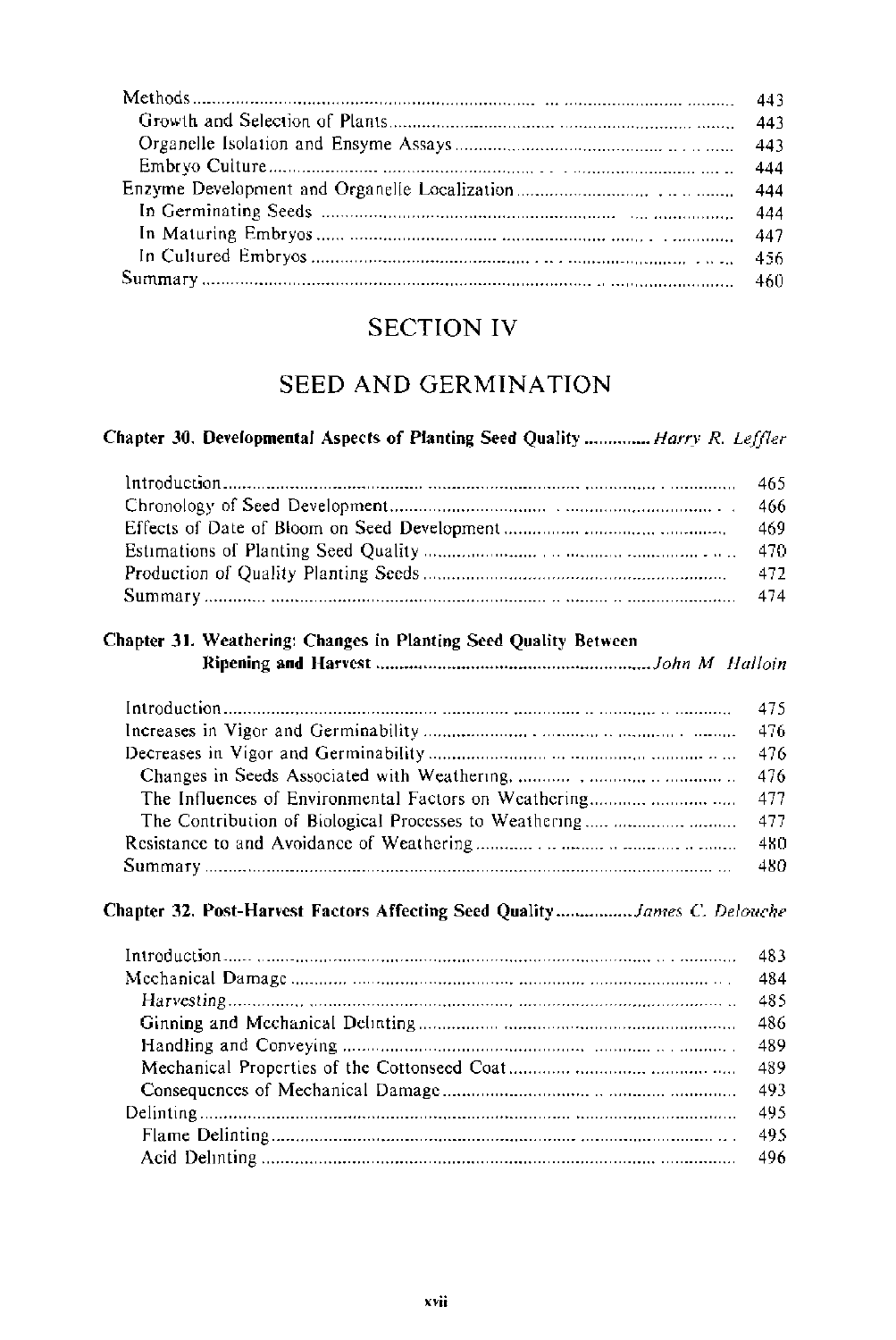| -502. |
|-------|
|       |
| 507   |
| -509  |
|       |
|       |
|       |

## Chapter 33. Techniques to Evaluate Planting Seed Quality .............. Charles C. Baskin, Norman W. Hopper, Gordon R. Tupper, & Otto R. Kunze

| 519 |
|-----|
| 520 |
| 520 |
| 521 |
| 522 |
| 522 |
| 524 |
| 524 |
| 524 |
| 525 |
| 526 |
| 527 |
| 531 |
| 533 |

## Chapter 34. Germination and Stand Establishment................... Meryl N. Christiansen & Randy Rowland

|                                                                          | 535 |
|--------------------------------------------------------------------------|-----|
|                                                                          | 535 |
|                                                                          | 536 |
|                                                                          | 537 |
|                                                                          | 537 |
|                                                                          | 539 |
|                                                                          | 540 |
|                                                                          | 540 |
|                                                                          | 541 |
|                                                                          |     |
|                                                                          | 543 |
|                                                                          | 543 |
|                                                                          | 547 |
| Chapter 36. Field Environment and Stand Establishment  Donald F. Wanjura |     |

 $\omega$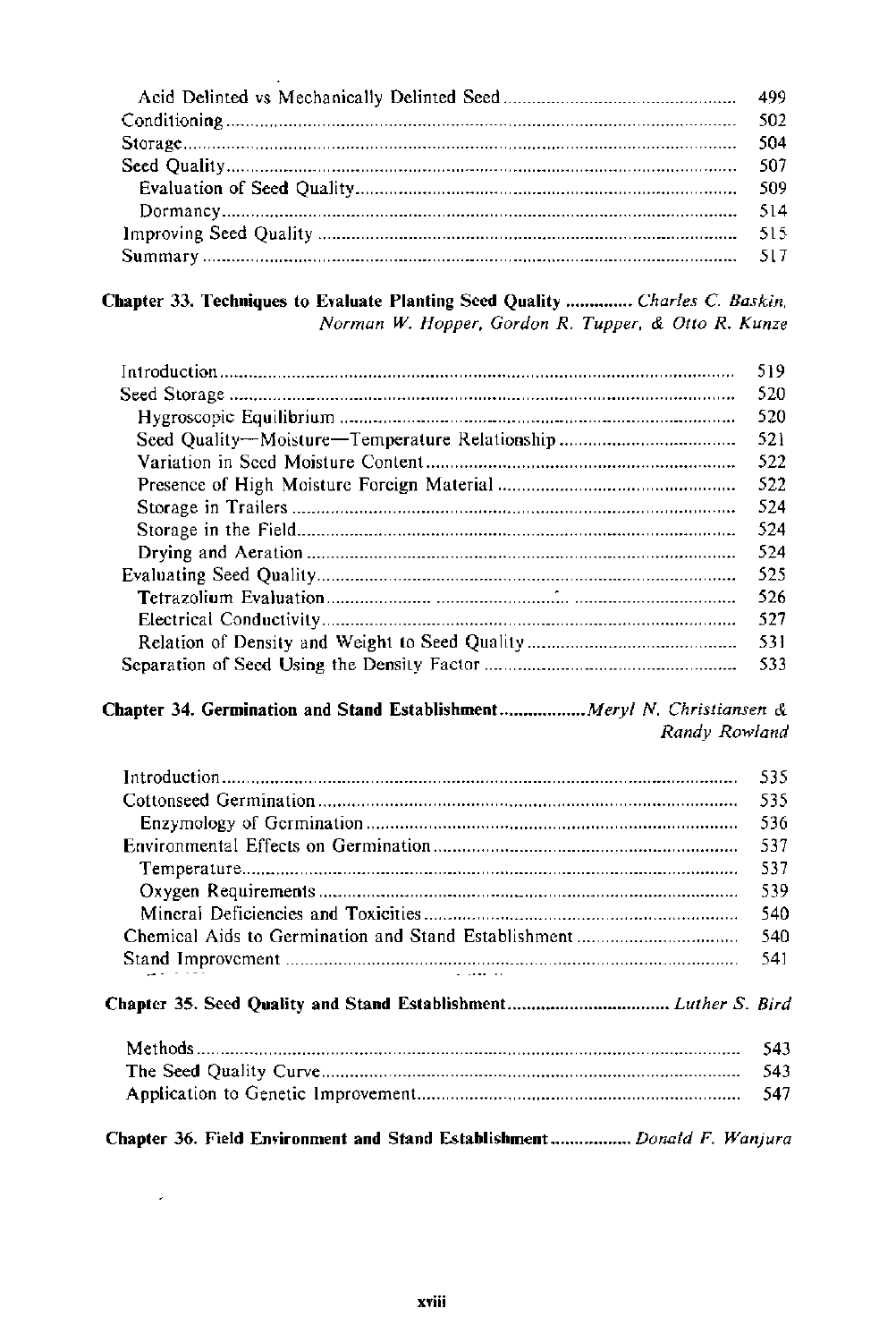| - 551 |
|-------|
| - 551 |
|       |
| - 552 |
|       |

## **SECTION V**

## **SPECIAL TOPICS**

#### Russell J Kohel, Lynn A. Jones, & William H. Powell

|                                                                      | 557. |
|----------------------------------------------------------------------|------|
|                                                                      | 557  |
|                                                                      | 565  |
|                                                                      | 566  |
| Comparison of Seed Quality Data Developed Through the Years          | 571  |
|                                                                      | 57 L |
|                                                                      | 572  |
|                                                                      | 583  |
|                                                                      | 583  |
|                                                                      | 584  |
| Cottonseed Maturity, Closed-Boll Harvesting and Artificial Drying of |      |
|                                                                      | 584  |
|                                                                      | 587  |
|                                                                      | 589  |
|                                                                      | 590  |
|                                                                      | 590  |
|                                                                      |      |
|                                                                      | 592  |
|                                                                      | 595  |
|                                                                      |      |
|                                                                      |      |
|                                                                      | 597  |
|                                                                      | 597  |
|                                                                      | 599  |
|                                                                      | 599  |
|                                                                      | 604  |
|                                                                      | 605  |
|                                                                      | 609  |
|                                                                      | 609  |
|                                                                      | 611  |
|                                                                      | 614  |
|                                                                      | 619  |
|                                                                      | 621  |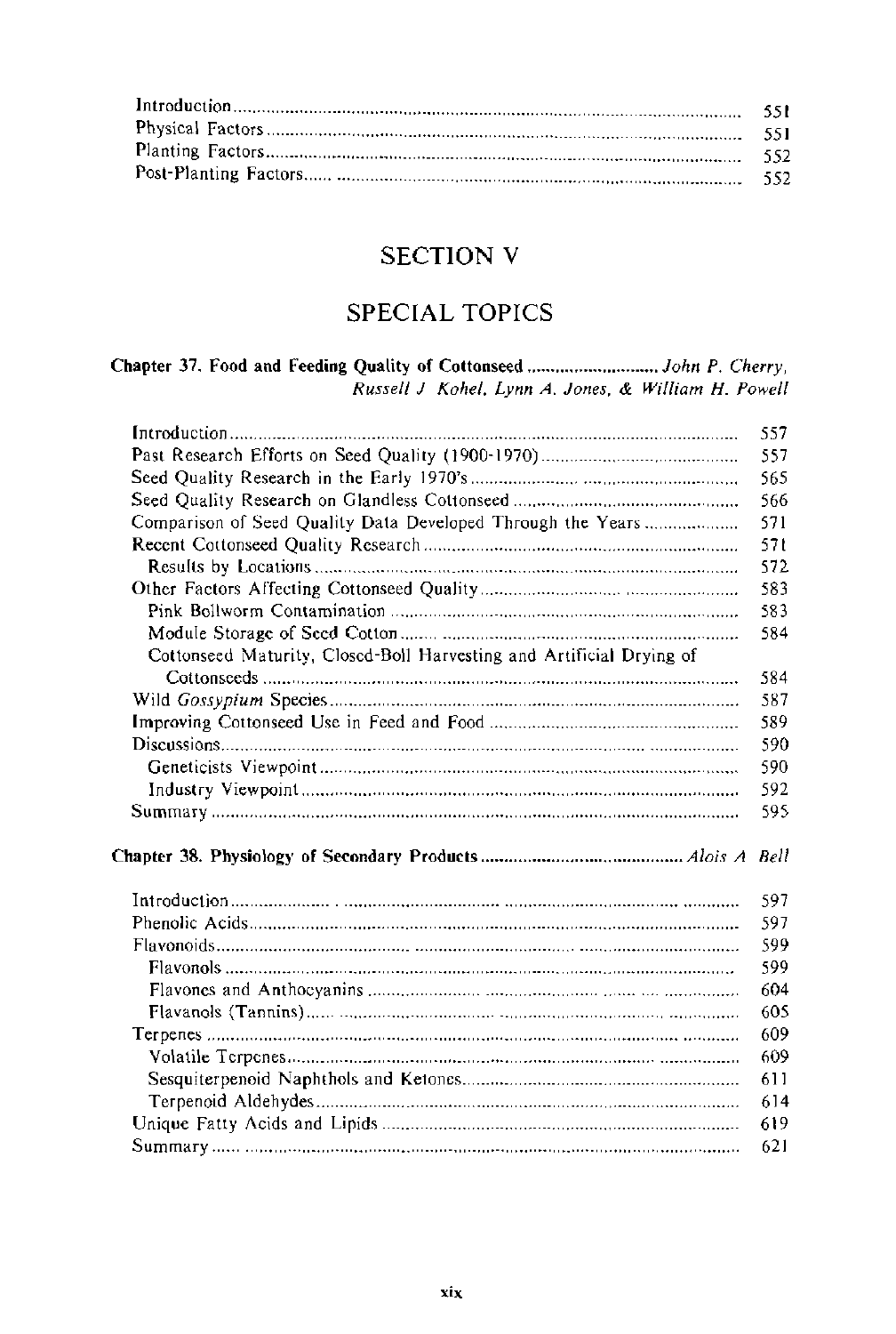## Chapter 39. Organ and Tissue Cultures in Cotton ...........................James McD. Stewart

| 623   |
|-------|
| - 623 |
| 624   |
|       |
| - 626 |
|       |
| - 627 |
| 627   |
| 628   |
| 629   |
| 630   |
| 630   |

## Chapter 40. The Interface Between Plant Physiology and

i,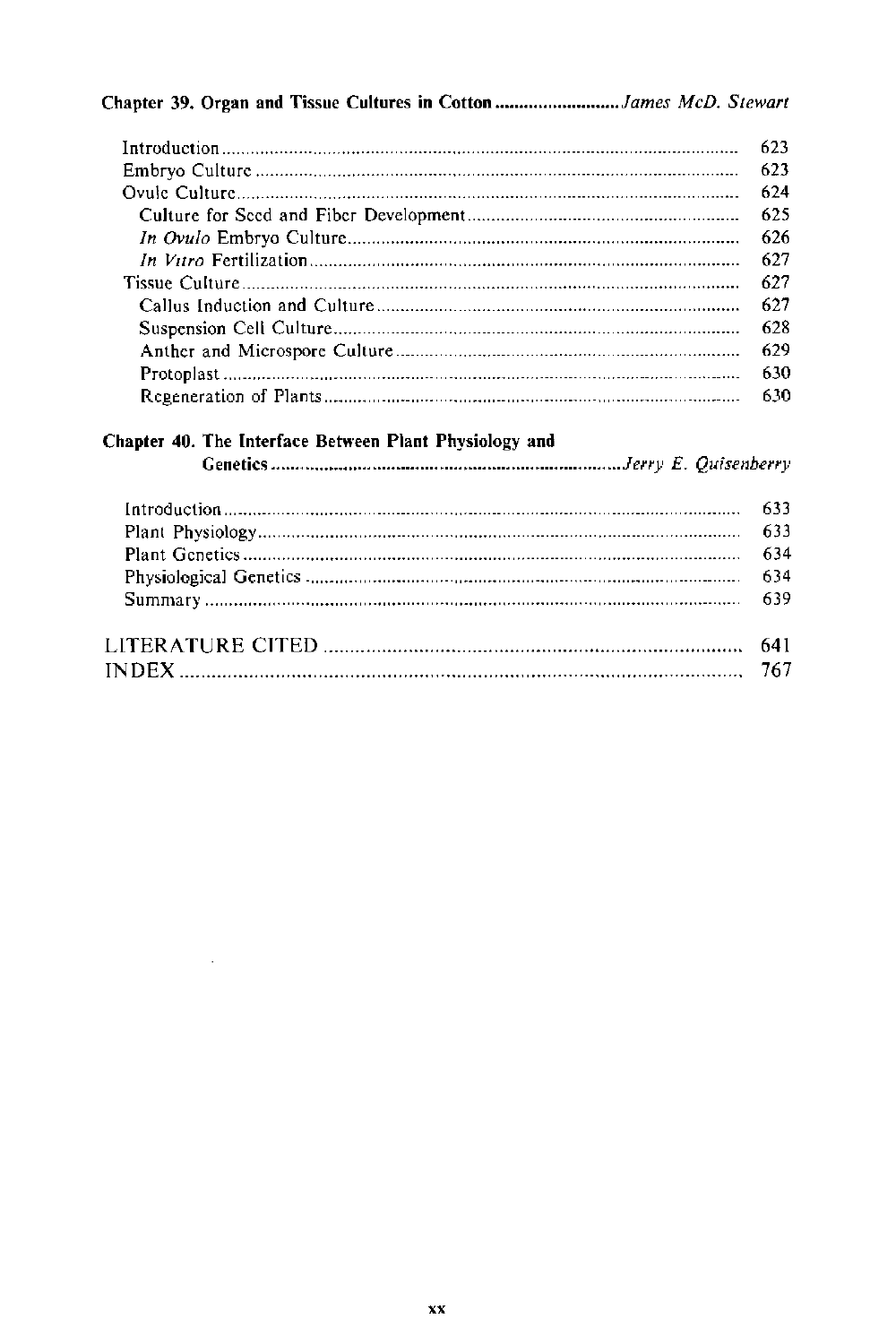## **FOREWORD**

From virtually every aspect, cotton is one of the most interesting higher organisms in the plant kingdom. Jt is rather unique in that it produces both fiber and food.

In its wild state, cotton is basically a perennial woody shrub in a semi-desert habitat. As an economic crop, it is now grown in the United States as a herbaceous annual under both semi-arid and humid conditions. Cotton also has been grown commercially as a perennial in areas of this country with mild winters. Only a few years ago about 50,000 acres of stub cotton were grown in Arizona. It has since been banned because it intensifies boll weevil and pink bollworm problems. However, in some parts of the world, some cotton is still grown commercially as a perennial.

Cotton belongs to the genus *Gossypium* which is in the Malvaceae or Mallow family. Other members of this family include okra, hollyhock, rose of sharon, and even such plants as tea weed, spurred anoda, and velvetleaf that are weed pests in cotton. The 39 species in the genus *Gossypium* are quite diverse. Only four of them produce commercial-type lint. *G. hirsutum,* to which the upland varieties belong, and *G. barbadense,* which includes the extra long staple or Pima varieties, are the only ones grown commercially in the United States.

Even though cotton is grown as an annual, its reproductive and growth habits are controlled by a "perennial" physiological system programmed for maximum seed production and survival over a number of years rather than just one.

Compared with most crop plants, cotton adapts quite well to adverse conditions. For example, it is considerably more tolerant to high salinity soils than corn. Cotton's vegetative and fruiting balance adjusts both during and after periods of stress (moisture stress, light stress, etc.) preserving the potential for good yield if sufficient growing season remains.

One interesting physiological aspect of cotton is the way fibers begin and develop. A single epidermal cell of the seed gives rise to a fiber. Some cells produce lint fibers and others shorter fuzz fibers. A relatively small percentage of the epidermal cells on a seed develop into fiber even though they all have the same genetic makeup. What controls which ones develop into fibers? What determines which fibers will be lint and which will be fuzz fibers? Someday we will have the answers to these and other questions about cotton. With such knowledge, we may be able to trigger initiation of fibers from more of the epidermal cells. This presumably projects to higher yields, but other factors such as inadequate photosynthate might limit the expression of more fibers per seed to higher yields.

There are numerous other interesting facets about cotton's physiology. For example, a lint fiber's elongation period lasts up to about 18 to 20 days postanthesis. After elongation ceases, deposition of secondary fiber wall material begins. Also, at about 18-20 days postanthesis, the endosperm begins to disappear. It is completely gone by the time the boll opens.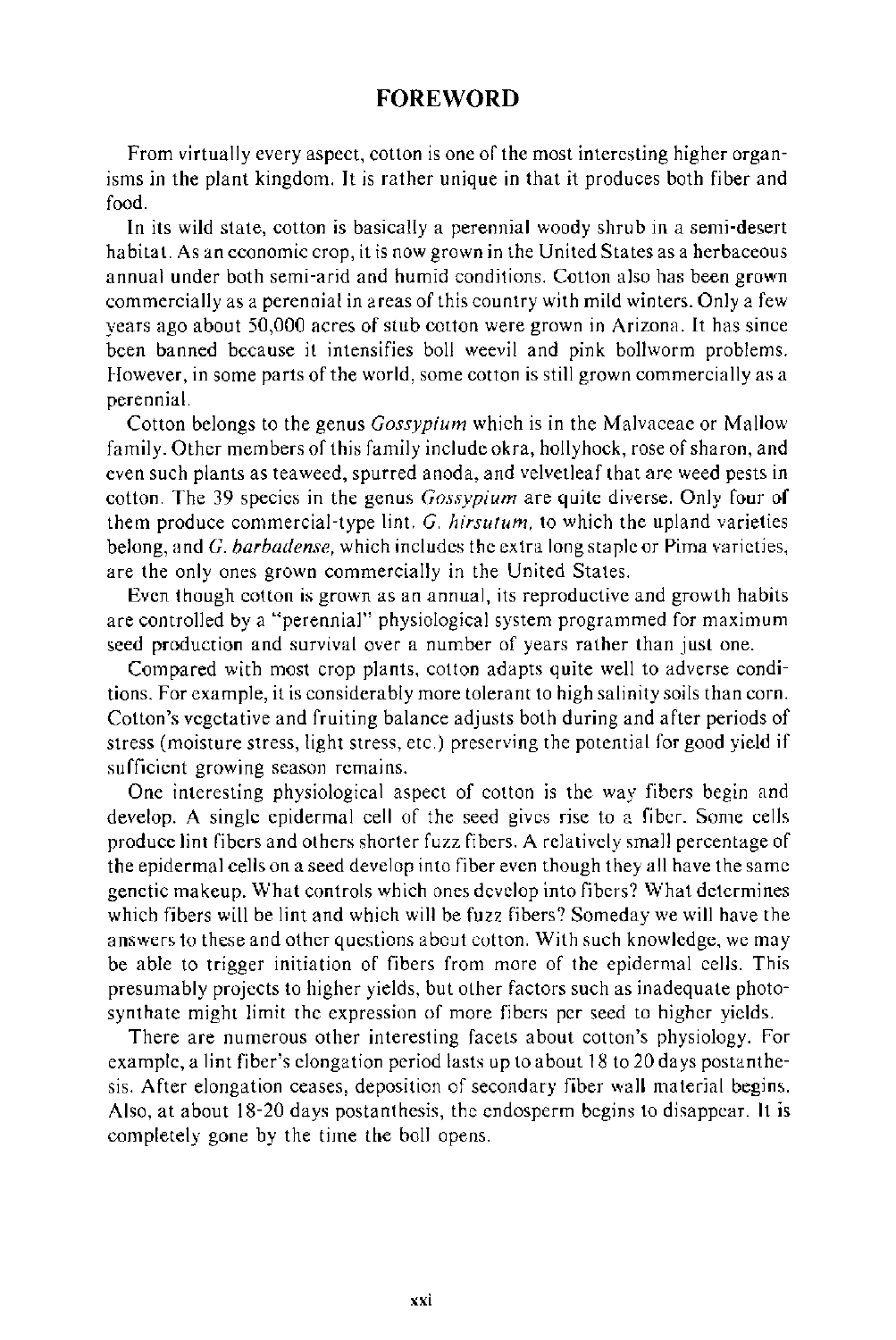With some varieties, the lint and fuzz fibers are restricted to specific and sometimes separate areas of the seed surface. With the so-called naked seed varieties, the fuzz fibers are totally absent. Some wild species produce no fibers.

The physiological and biochemical events that take place in cotton's growth and development are highly regulated—much as if cotton is programmed by a highly sophisticated, built-in computer.

It is no wonder that many scientists working with cotton get caught up in its mystique and become deeply dedicated to unlocking its mysteries by finding the correct physiological/biochemical keys.

The National Cotton Council is pleased to have played a significant role in initiating The Cotton Foundation Reference Book Series and is particularly happy that the first book in the series is on cotton physiology.

The usefulness of COTTON PHYSIOLOGY as a reference book goes beyond the traditional researcher, teacher, and student users. Private agricultural consultants and representatives of the agricultural chemicals industry will find it to be a valuable source of information. Modern-day cotton producers also will find this book useful. Today's educated and innovative producers want to know more than just "what to do" and "when to do it." They want to know the reasons for doing things at certain times. They are interested in the cotton plant's fruiting and vegetative development as related to environmental conditions, cultural practices, etc. They realize that the more that is known about the cotton plant, the more successful they will be in culturing it as a commercial crop.

The National Cotton Council and The Cotton Foundation are indebted to Drs. Jack R. Mauney and James McD. Stewart, two outstanding scientists who have dedicated so much time and effort as editors in bringing this book to fruition. The Council and Foundation also recognize the major contributions of the 48 other scientists who were authors of the 40 chapters.

> James M. Brown Manager, Production Technology National Cotton Council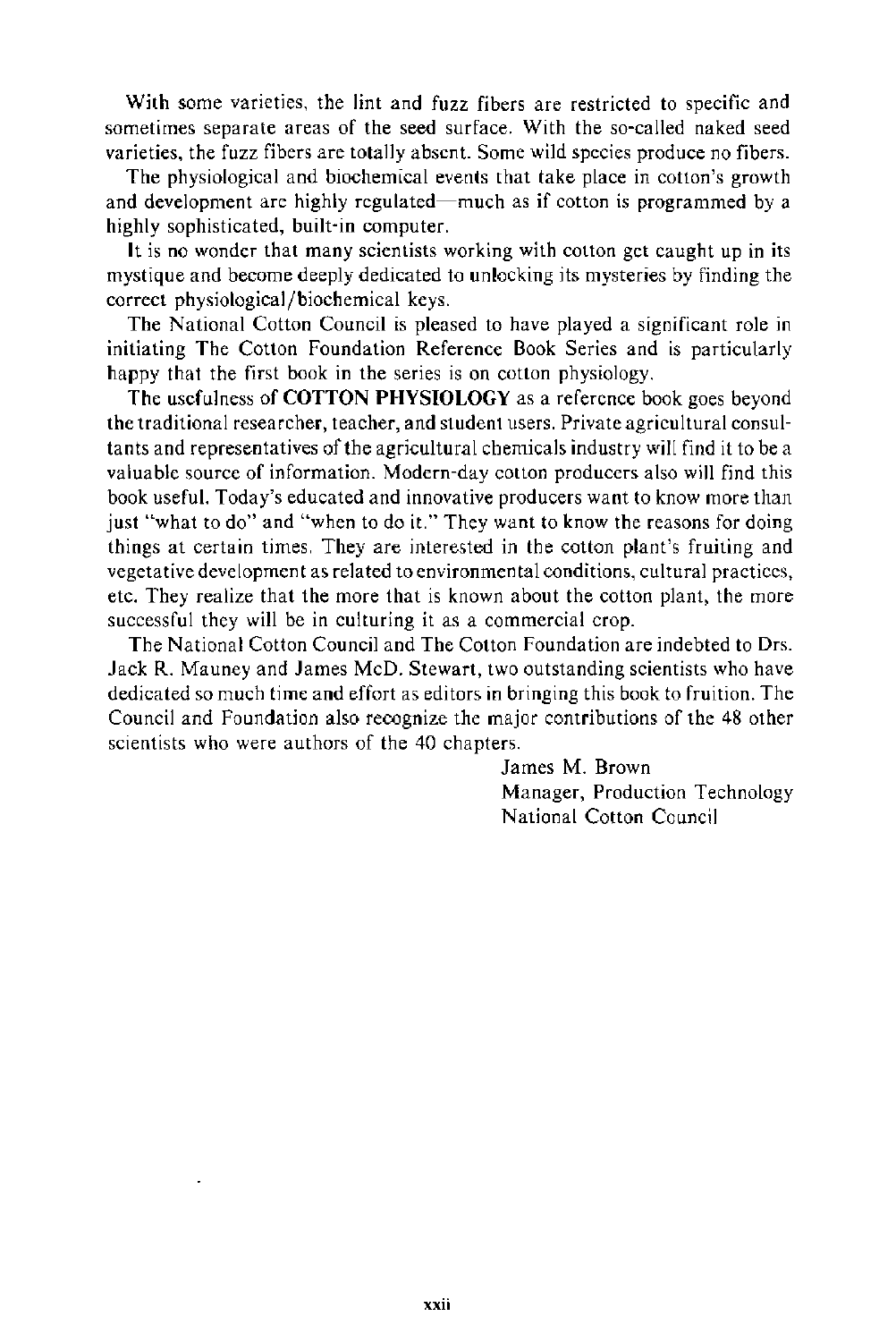## **PREFACE**

The cotton plant is unique among major agricultural crops in the number of its actual and potential uses. Not only does it produce the fiber with which everyone is intimately familiar as a consumer, but it also produces a high quality oil and a protein meal equivalent to or better than soybean. The cotton plant is also unique for its service as a multifaceted experimental system. Notable in this vein are: (I) the early work on abscission, defoliation and the discovery of abscisin; (2) studies on the physics and biochemistry of cellulose deposition in fibers; (3) mathematical simulation of crop growth and productivity; (4) the ultramicrographic description of pollen tube growth and fertilization; (5) the *in vitro* culture of ovules and fibers; and (6) the *in ovulo* culture of interspecific hybrid embryos. Cotton continues to be used as a model plant in the molecular biology of embryogenesis and gene regulation, in crop modeling, in cellulose synthesis and in cell differentiation. Many individuals have spent their careers studying various aspects of cotton growth and production, but progress has been slow and many perplexing problems remain.

Cotton does not readily yield its secrets. Anecdotally, it is said that there are two types of individuals who have worked with cotton. There are those who start a research program and become so frustrated with the crop that they will never work with it again. Then, there are those who become so fascinated with the peculiarities and idiosyncracies of the plant that they will never work with anything else.

It is in the spirit of and for the enthusiasts that we have attempted to create this book which is the culmination of several years of effort, hope and frustration. The inception of the idea for a comprehensive treatise on cotton physiology began in early 1978 during informal discussions among Earl King, who was USDA's Research Leader for Cotton Physiology at Stoneville, Mississippi, Jim Brown of the National Cotton Council, and the two of us. We recognized that there was a large body of information on cotton physiology, but that there was no source or reference from which one could readily obtain information. Those discussions led to the decision to conduct a series of symposia that would concentrate on specific aspects of the life history of the cotton plant. The intent was to generate a series of review and research papers that would provide the bulk of a reference book.

The format of the symposia conducted over a four-year period as a part of the Cotton Physiology Conference program during the Annual Beltwide Cotton Conferences strongly influenced the character of the book. Each year, three or four individuals considered as experts in the specific topic areas were asked to make major presentations. They, in turn, selected 2 to 4 additional researchers to provide expertise in related areas that deserved emphasis. All individuals submitted manuscripts covering their assigned topics. Our decision was to make each contribution a chapter. Consequently, considerable variety in length and content will be found in the various texts. At the end of the fourth symposium, all authors were given an opportunity to update their contributions. Since there were obvious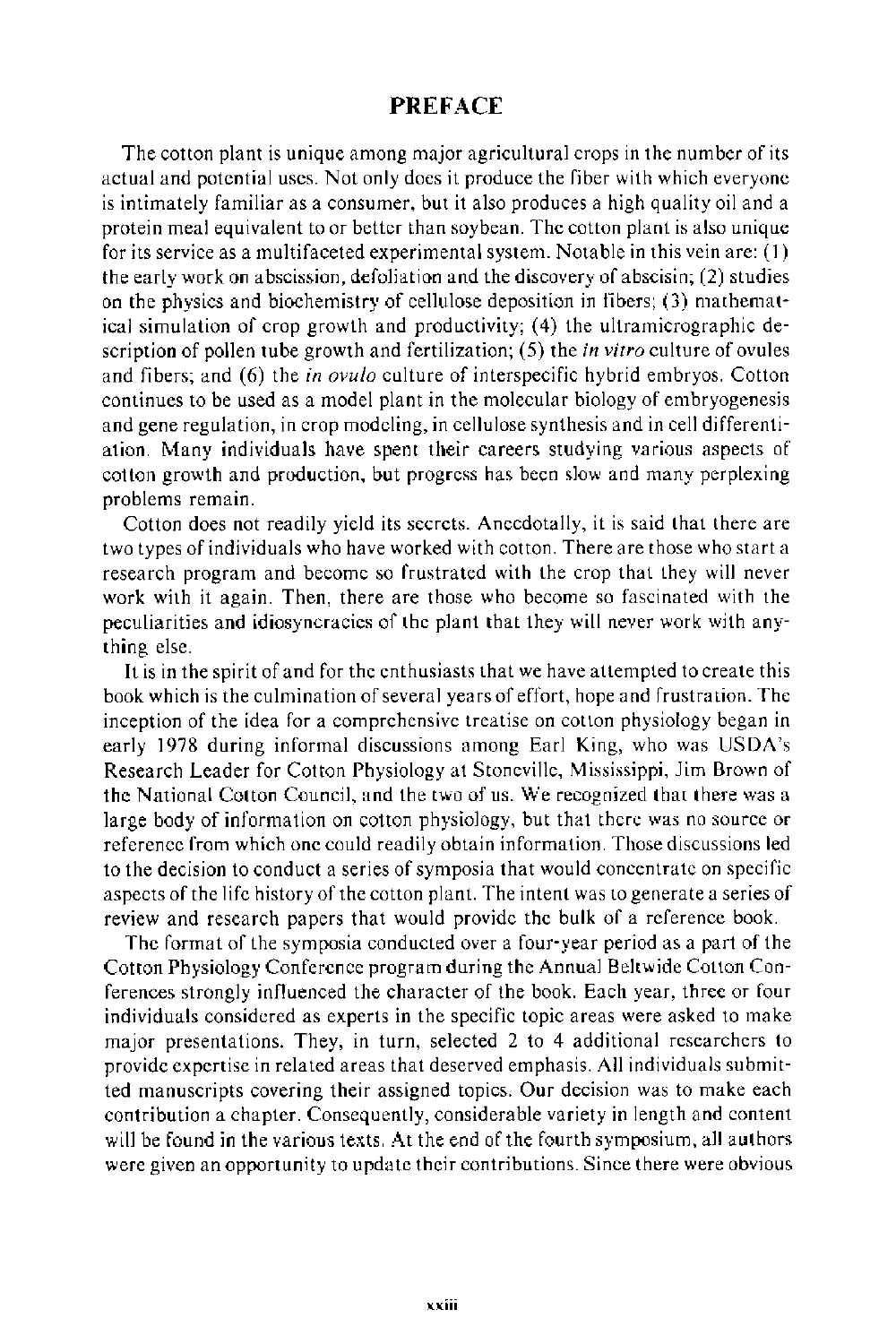deficiencies in the subjects covered, we asked for additional chapters from experts in the deficient areas. The final result is contained herein.

We hope this book will serve as a background resource and starting point for future research into the physiology of the cotton plant. Its physical bulk and its more than 2200 citations should be an eloquent testimony to the complexity of the developmental processes in the cotton plant and, by inference, all plants. Attempts to reduce this plant to simplistic experiments and unequivocal statements about its behavior are naive at best and foolhardy at worst. In the truest sense, the crop is a four-dimensional entity. There is an immediacy of its daily reaction, but it has a distinct "memory" of its past (both recent and evolutionary) which is the basis for its future. Until physiologists and agronomists can integrate those reactions in the same way the plants do, our understanding will lack the dimension of time which has such a profound impact on the productivity of the crop.

Though the primary use of symposia books of this type is as a reference gathering dust until a specific question is asked, we think that it can serve usefully as a mystery story read from cover to cover. The mystery is, "What is a cotton plant?" In much the same way as the blind professors describing the elephant, each author experiences the cotton plant from a different perspective. Collecting their accounts so that a composite picture of the whole emerges is the purpose of this treatise. All who want to know the plant completely should be anxious to read every facet.

We are indebted to the many authors who contributed their time and expertise without compensation to make the symposia so successful. Ultimately, this resource volume is a tribute to them and to cotton physiology.

> Jack R. Mauney James McD. Stewart *Editors*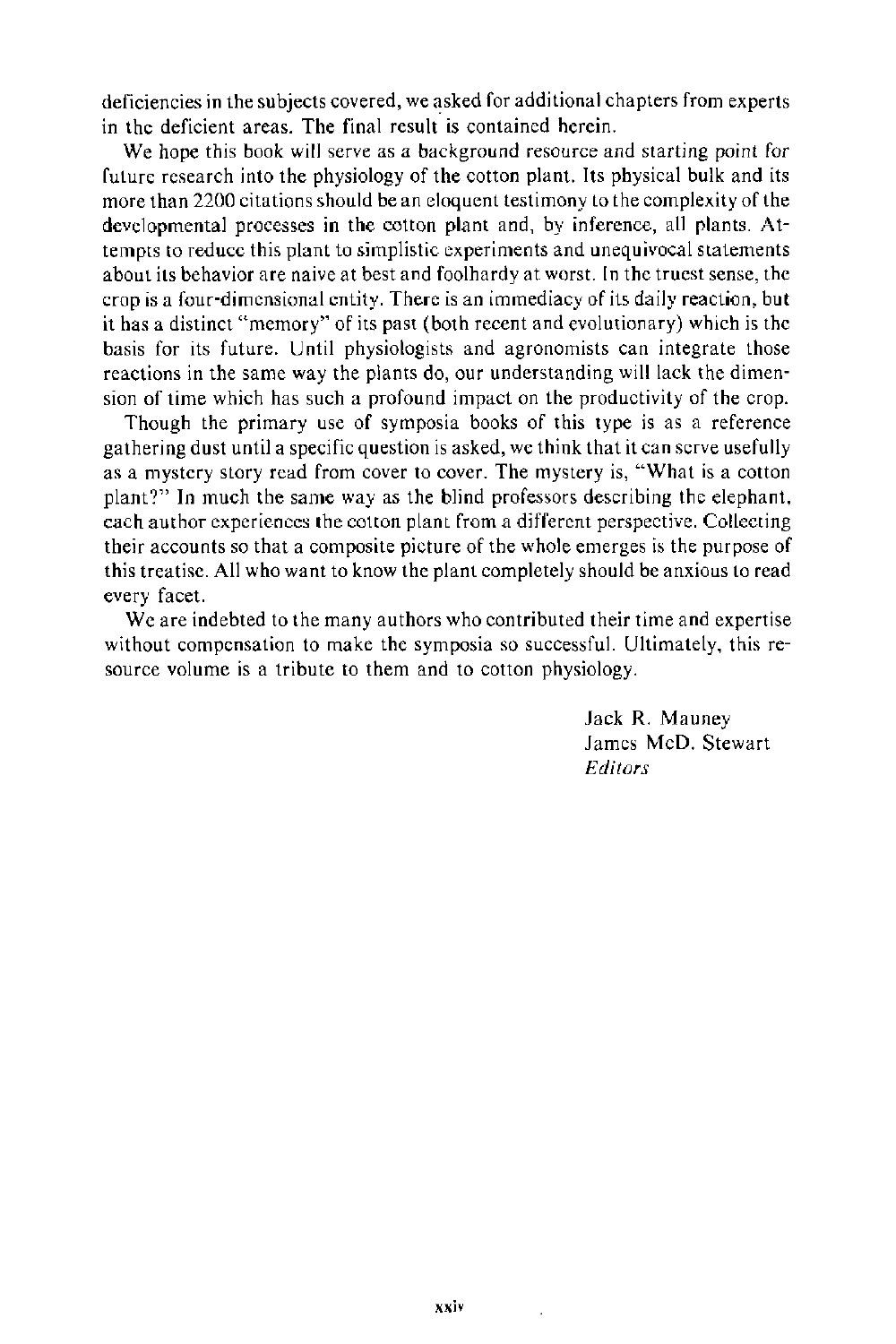## **CONTRIBUTORS**

#### **Current Address if Different**

Dr. Basil Acock Plant Physiologist USDA. Agricultural Research Service Crop Simulation Research Unit Mississippi State Umversity Mississippi State, MS 39762

Dr. Donald N Baker Agronomist USDA, Agriculatural Research Service Crops Simulation Research Unit Mississippi State University Mississippi State, MS 39762

Dr Charles C. Baskin Associate Professor and Extension Specialist Department of Agronomy Mississippi State University Mississippi State, MS 39762

Dr. Alois A. Bell Pathologist USDA, Agricultural Research Service National Cotton Pathology Research Laboratory P.O. Drawer **JF**  College Station, TX 77841

Dr. C.R. Benedict Professor Department of Plant Sciences Texas A & M University College Station, TX 77843

Dr. Jerry D. Berlin Professor Department of Biology Texas Tech University Lubbock, TX 79423

Dr. Luther S. Bird Professor Department of Plant Sciences Texas A & M University College Station, TX 77843

Department of Biochemistry & **Biophysics** Texas A & M University College Station, TX 77843

(Retired)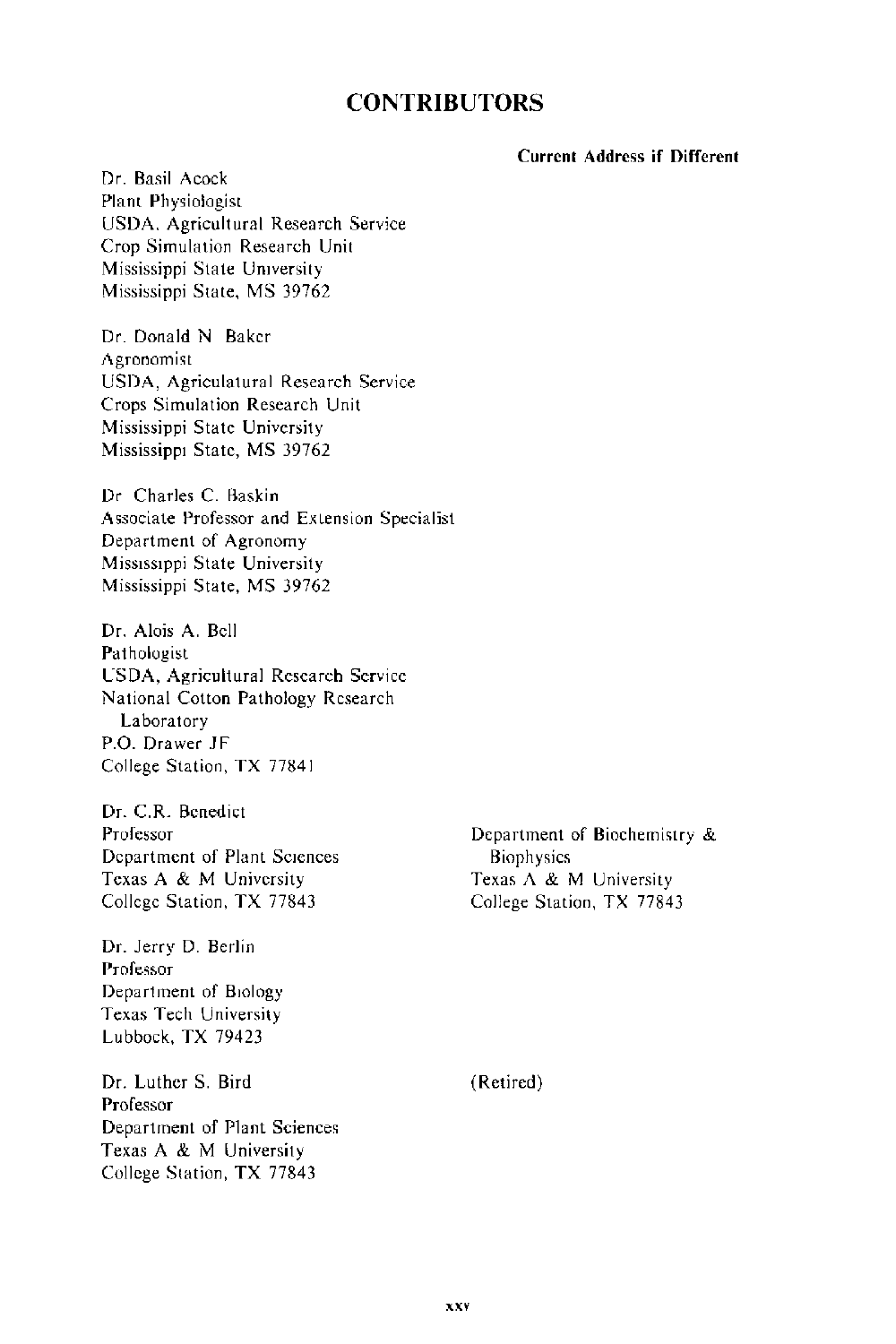Stephen J. Bartman Graduate Student Department of Botany & Microbiology Arizona State University Tempe, AZ 85287

Dr. James M. Brown Manager, Production Technology National Cotton Council P.O. Box 12285 Memphis, TN 38182

George W. Cathey Plant Physiologist USDA, Agricultural Research Service Cotton Physiology & Genetics Research Delta States Research Center P.O. Box 225 Stoneville, MS 38776

Dr. John P. Cherry Chemist USDA, Agricultural Research Service Southern Regional Research Center II 00 Robert E. Lee Boulevard New Orleans, LA 70179

John S. Choinski, Jr. Graduate Student Department of Botany & Microbiology Arizona State University Tempe, AZ 85287

Dr. Meryl N. Christiansen Plant Physiologist USDA, Agricultural Research Service Plant Physiology Institute Agricultural Research Center Beltsville, MD 20705

Prof. Edmond A.L. DeLanghe Lab. Tropische Plantenteelt Katholieke Universiteit Leuven Kardinaal Merierlaan, 92 3030 Heverlee, BELGIUM

**Director** Northeastern Regional Research Center 600 E. Mermaid Lane Philadelphia, PA 19118

Assistant Professor Department of Biology University of Central Arkansas Conway, AR 72032

(Retired)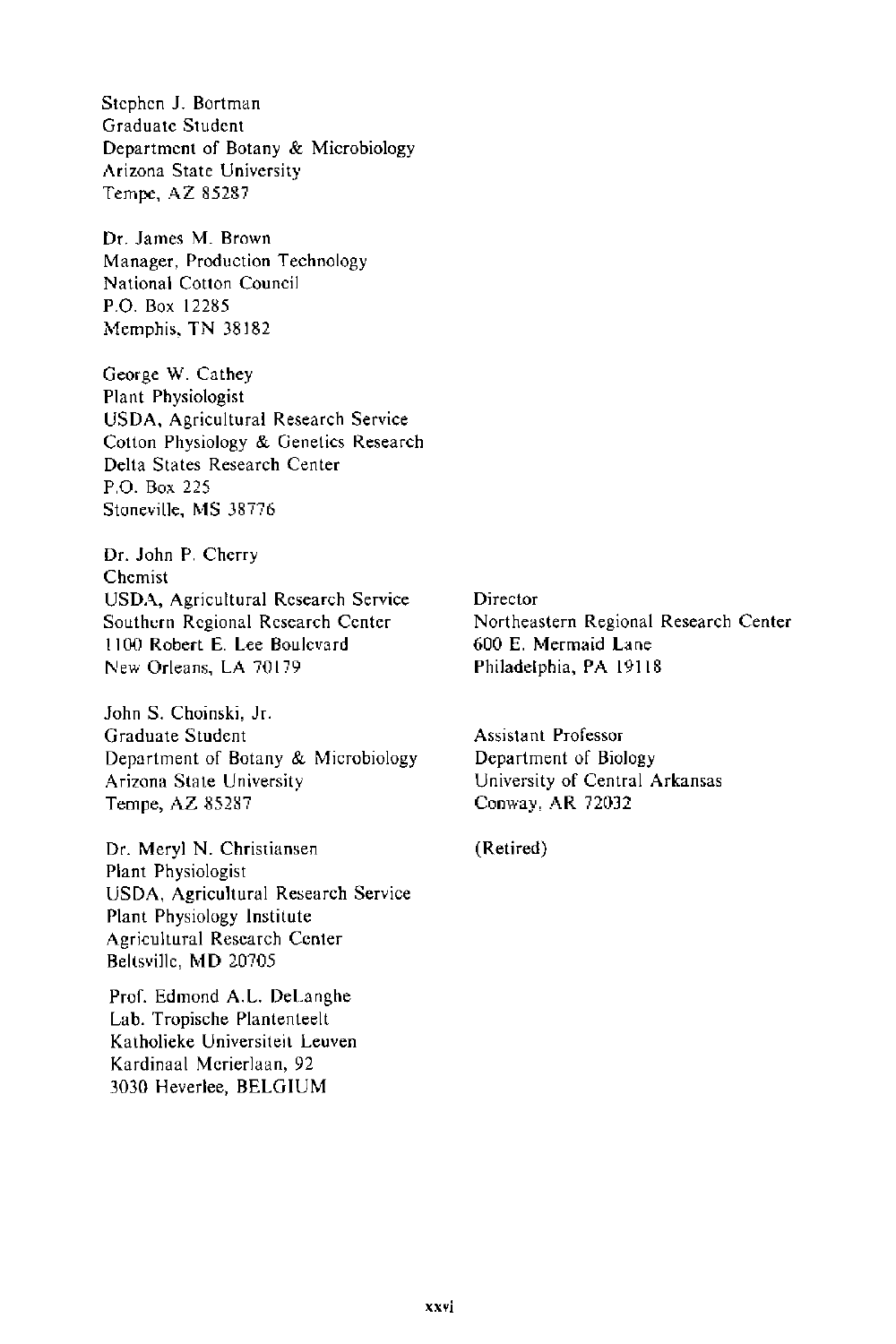Professor & Director of State Seed Laboratory Department of Agronomy Mississippi State University Mississippi State, MS 39762

Dr. James C. Delouche

Dr. Julius W. Dieckert Professor Dept. of Biochemistry and Biophysics Texas A & M University College Station, TX 77843

Mary C. Dieckert Research Associate Texas A & M Research Foundation Texas A & M University College Station, TX 77843

Department of Plant Pathology & Microbiology Texas A & M University College Station, TX 77843

(Retired)

Dr. Carl F. Ehlig Plant Physiologist USDA, Agricultural Research Service 4151 Highway 86 Brawley, CA 92227

Dr. James L. Fowler Associate Professor Department of Crop & Soil Sciences New Mexico State University Las Cruces, NM 88003

Dr. Paul A. Fryxell Botanist USDA, Agricultural Research Service Cotton & Grain Crops Genetics Research P.O. Drawer DN College Station, TX 77840

Dr. Glenn A. Galau Assistant Professor Department of Botany University of Georgia Athens, GA 30602

Dr. Jack R. Gipson Associate Professor Department of Plant & Soil Science Texas Tech University Lubbock, TX 79413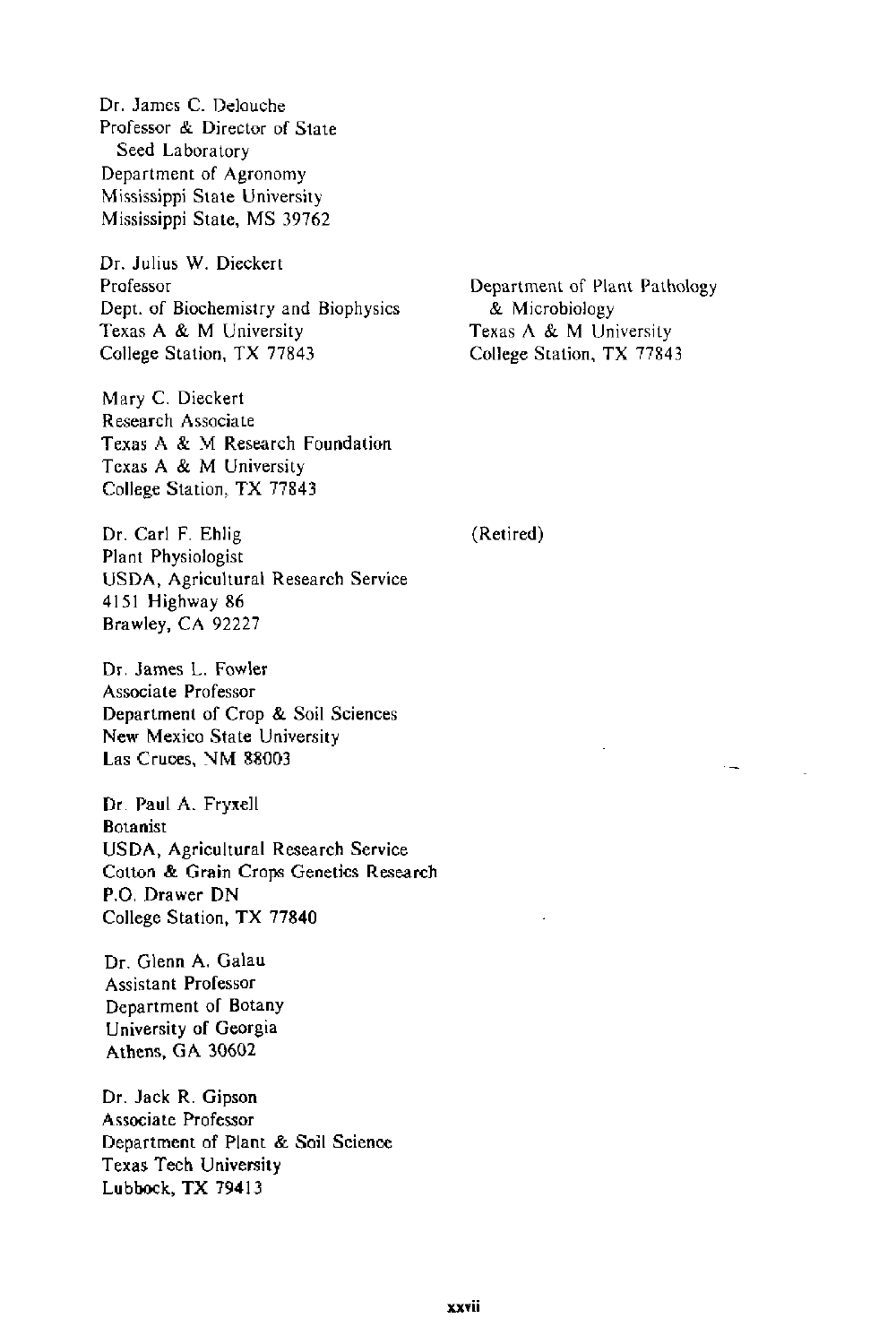Dr. Gene Gumn Plant Physiologist USDA, Agricultural Research Service Western Cotton Research Laboratory 4135 E. Broadway Rd. Phoenix, AZ 85040

Dr. John M. Halloin Plant Physiologist USDA, Agricultural Research Service National Cotton Pathology Laboratory P.O. Drawer JF College Station, TX 77841

Dr. Norman Hopper Associate Professor Department of Plant & Soil Science Texas Tech University Lubbock, TX 79409

Dr. Richard Jensen Professor Department of Biochemistry University of Arizona Tucson, AZ 85721

Dr. Howard E. Joham Professor and Head Department of Plant Sciences Texas A & M University College Station, TX 77843

Dr. Lynn A. Jones Director, Research & Education National Cottonseed Products Assoc., Inc. P.O. Box 12023 Memphis, TN 38112

Dr. Wayne R. Jordan Professor Texas Agricultural Experiment Station Blackland Research Center Temple, TX 76501

Dr. Russel J. Kohel Geneticist USDA, Agricultural Research Service Cotton and Grain Crops Genetic Research P.O. Drawer DN College Station, TX 77840

**Director** Water Resources Institute Texas A & M Umversity College Station, TX 77843

(Retired)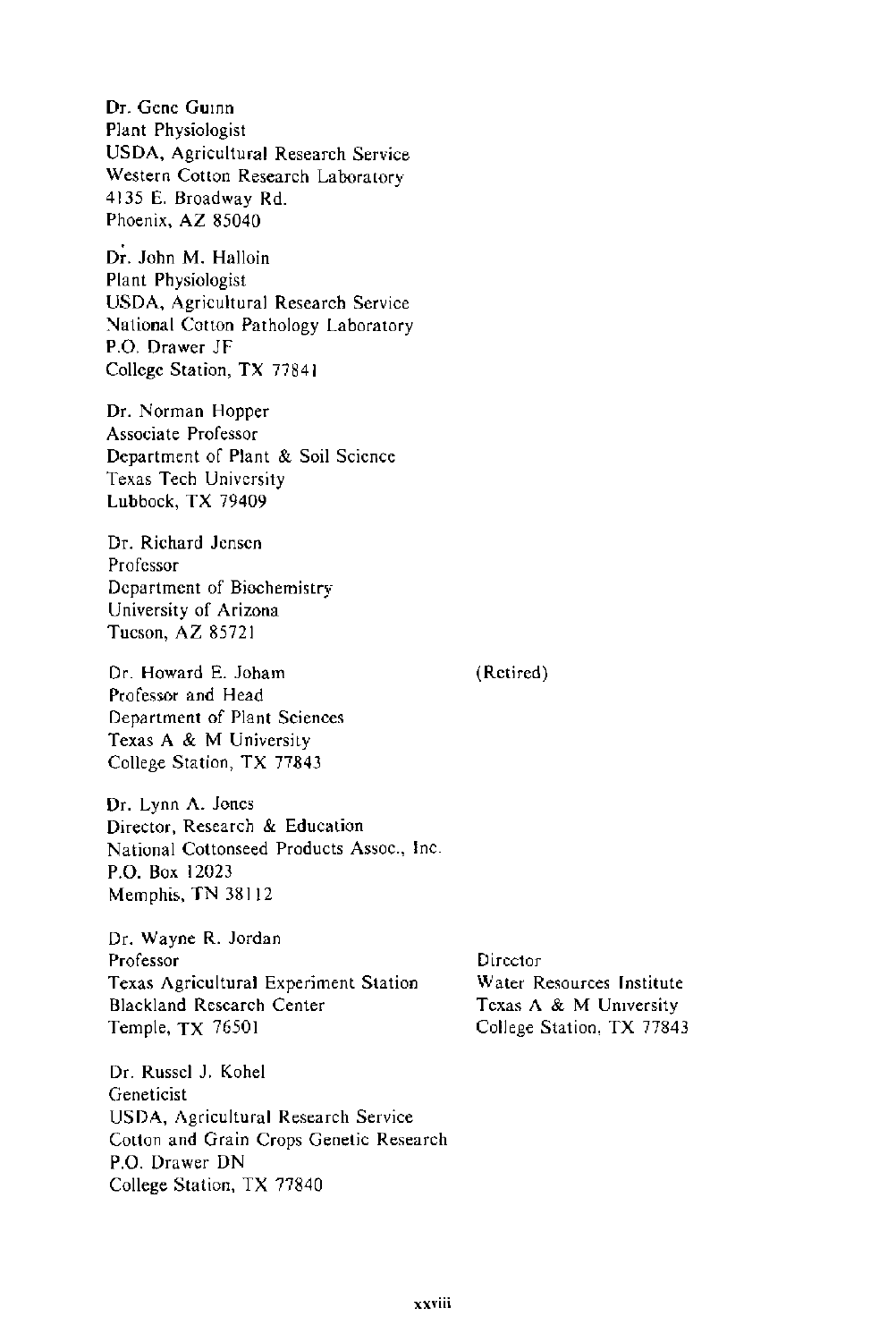Dr. K. Kosmidou-Dimitropoulou Plant Physiologist Hellenic Cotton Board !50 Syngrou Ave. Athens (404). GREECE

Dr. Dan R. Krieg Professor Department of Plant & Soil Science Texas Tech University Lubbock, TX 79409

Dr. Donald T. Knzek Plant Physiologist USDA, Agricultural Research Service Plant Stress Laboratory Agricultural Research Center Beltsville, MD 20705

Dr. Otto R. Kunze Professor Department of Agncultural Engineenng Texas A & M University College Station, TX 77843

Dr. Harry R. Leffler Plant Physiologist USDA, Agricultural Research Service Cotton Physiology & Genetics Research Delta States Research Center Stoneville, MS 38776

Dr. Jack R. Mauney Plant Physiologist USDA, Agricultural Research Service Western Cotton Research Laboratory 4135 E. Broadway Rd. Phoenix, AZ 85040

Dr. Bobby L. McMichael Plant Physiologist USDA, Agricultural Research Service Plant Stress & Water Conservation Research Southern Plains Cotton Research Laboratory Rt. #3 Lubbock, TX 79401

DeKalb-Pftzer Genetics 3100 Sycamore Rd. DeKalb, IL 60115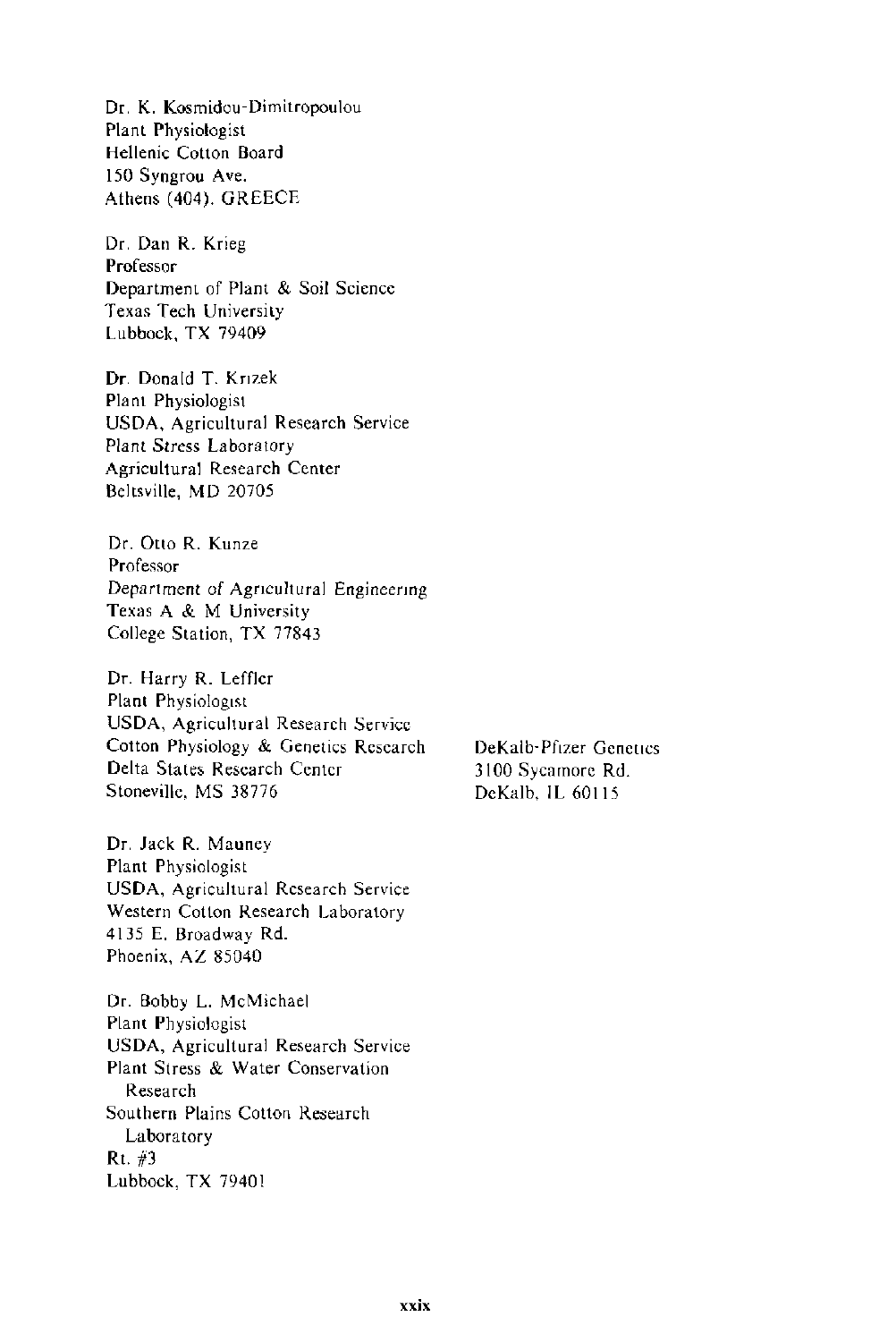Dr. Jan A. Miernyk Graduate Student Department of Botany & Microbiology Arizona State University Tempe, AZ 85287

Dr. William H. Powell Agronomist National Cottonseed Products Assoc., Inc. P.O. Box 12023 Memphis, TN 38112

Dr. Jerry E. Quisenberry Geneticist USDA, Agricultural Research Service Cropping Systems Research Laboratory Rt. #3 Lubbock, TX 79401

Dr. John W. Radin Plant Physiologist USDA, Agricultural Research Service Western Cotton Research Laboratory 4135 E. Broadway Rd. Phoenix, AZ 85040

Dr. Harmon H. Ramey, Jr. Geneticist USDA, Agricultural Research Service Cotton Quality Laboratories University of Tennessee Knoxville, TN 37996

Dr. Randy Rowland Plant Physiologist USDA, Agricultural Research Service Plant Physiology Institute Agricultural Research Center Beltsville, MD 20705

Dr. A. Michael Schubert Assistant Professor Department of Plant Sciences Texas A & M University College Station, TX 77843

Chemist USDA, Agricultural Research Service Northern Regional Research Center 1815 N. University St. Peoria, IL 61604

3147 South Fairfield Drive Tempe, AZ 85282

Chief, Fiber Technology Branch USDA, AMS, Cotton Division 4841 Summer Avenue Memphis, TN 38112

Associate Professor Plant Disease Research Station Texas A & M University Yoakum, TX 77995